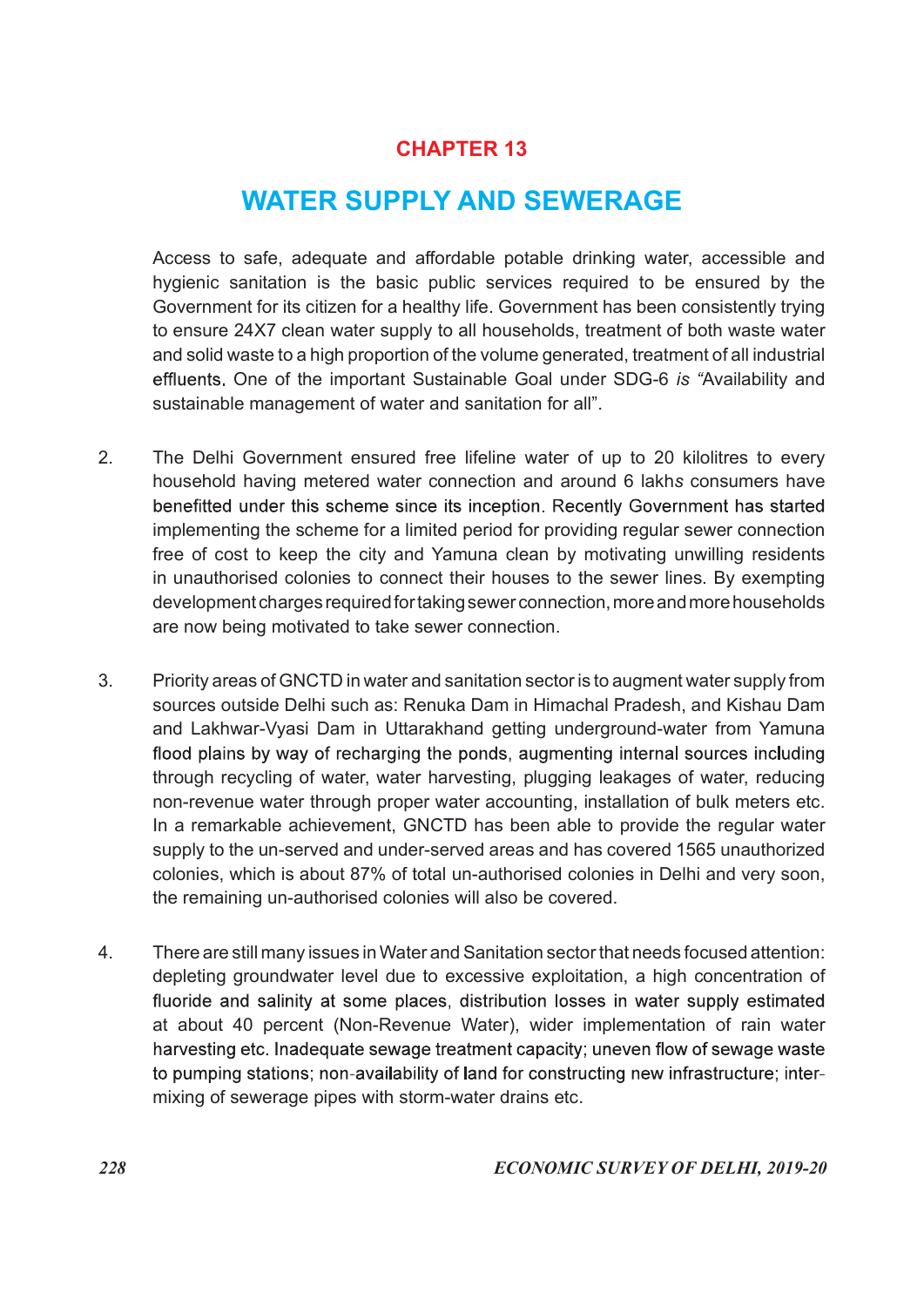- 5. Delhi depends on neighboring states to meet around 50 per cent of drinking water demand of its residents. The city being located in a semi-arid zone depends to a great extent on raw waters from the Ganga basin, Yamuna sub-basin, Indus-basin, in addition to its own internal aquifers and its groundwater resources. The water is then treated before distribution. Next, both liquid and solid wastes are generated in large volumes. All liquid as well as solid wastes are expected to be treated and then disposed or recycled. Delhi treats and also recycles both forms of wastes though in limited capacities, and part of the flows to other states. Growth of the city beyond reasonable limits imposes unbearable strain for provisioning of two most basic services: water and sanitation.
- 6. DJB had managed to improve upon its working and monitoring vis-a-vis water and sewage management. It had an increased revenue collection despite poor economics as the positive outcomes of good governance. DJB has launched "Seva App" for bill generation, online payments and the resolution of inflated bills to deliver efficient and transparent services and to instill more confidence in the citizens of Delhi. Factors attributable to the increased DJB's revenue: are Price of the non-free water was increased by 10%, increase in the number of connections/meters, One-time window was offered to people to clear of their previous dues, several water leakages were fixed. There were several other revenue-generating measures such as ads on water tankers, renting out property and tap solar power, Innovations/ new schemes like water ATMs, "toilet to tap" and GPS-tracking of DJB water tankers.
- 7. About 83.42% households of Delhi now have access to piped water supply. Water production during summer season is being maintained at 921 MGD consistently. Water is supplied to about 18 million population of Delhi through existing water supply network comprising of 14697 km long pipelines and more than 110 underground reservoirs (UGRs). Besides, a total of 407 new water tankers with stainless steel containers fitted with GPS have been engaged in improving the water tanker supply delivery system in the city. Apart from approx 450 M.S hired tankers, 250 newly purchased SS tankers are being added to the existing fleet to supplement water supply in water deficit areas.

# 8. Water Requirement

8.1 Based on the norm of 60 Gallon Per Capita per Day (GPCD) the total requirement of water for NCT of Delhi in March 2021 would 1380 MGD for the projected population of 23 millions. The per capita water requirement norms for various usages are presented in Statement 13.1.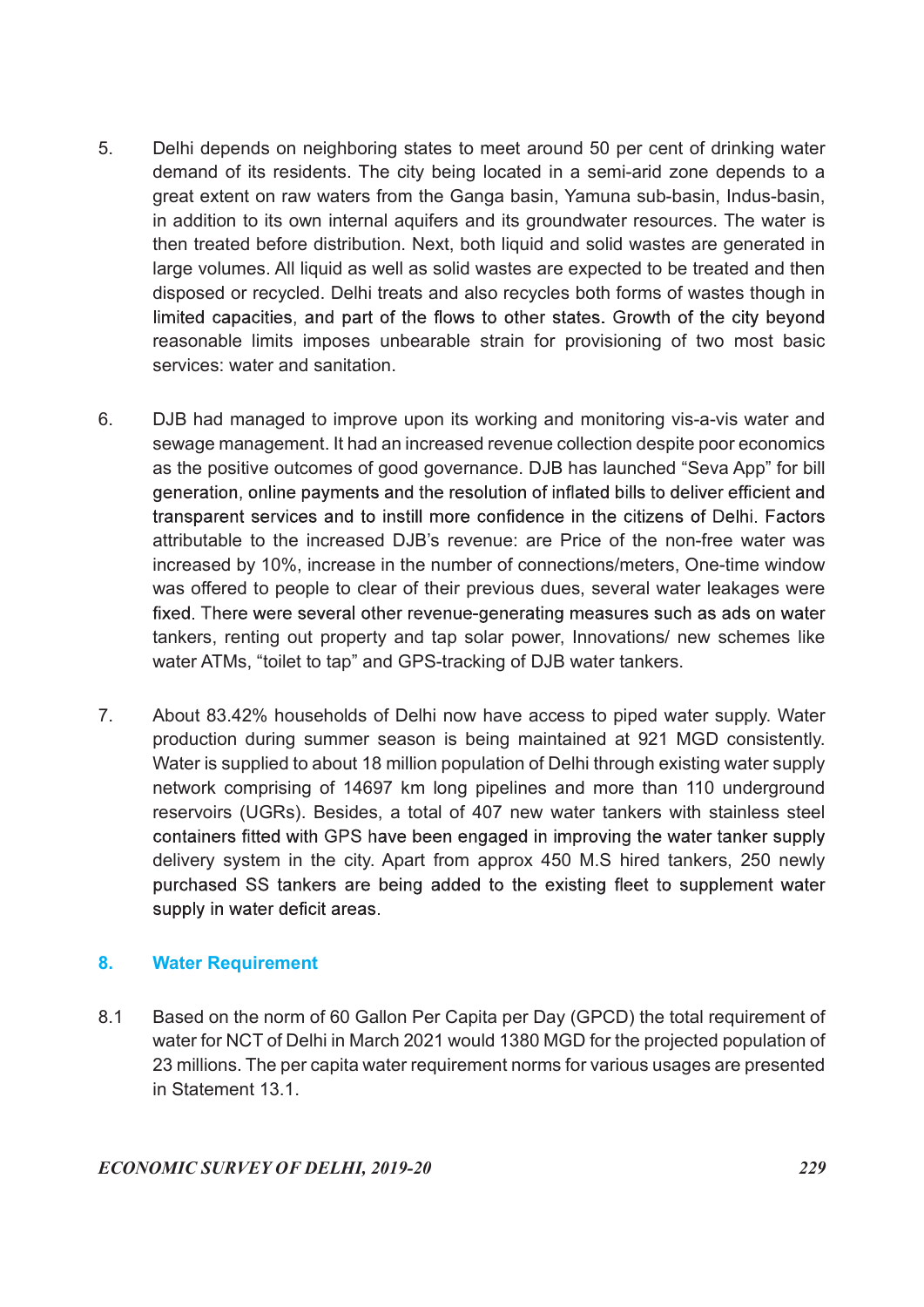#### DETAILS OF WATER REQUIREMENT NORMS - DJB

|                | <b>Statement 13.1</b>                                                                         |                             |
|----------------|-----------------------------------------------------------------------------------------------|-----------------------------|
|                | <b>DETAILS OF WATER REQUIREMENT NORMS - DJB</b>                                               |                             |
| S.No.          | <b>Details</b>                                                                                | <b>Requirement of Water</b> |
| $\mathbf{1}$   | Domestic                                                                                      | 172 LPCD                    |
| $\overline{2}$ | Industrial, Commercial and Community requirement based on<br>45000 liters per hectare per day | 47 LPCD                     |
| $\mathfrak{S}$ | Fire protection based on 1% of the total demand                                               | 3 LPCD                      |
| $\overline{4}$ | Floating population and special uses like Hotels and<br>Embassies                             | 52 LPCD                     |

- 8.2 Master Plan of Delhi 2021 prepared by Delhi Development Authority proposed water requirement with the norm of 80 Gallon Per Capita Per Day (GPCD), out of which 50 GPCD is for domestic requirement and 30 GPCD for non-domestic purposes. The domestic water requirement of 50 GPCD comprises of 30 GPCD for potable needs and 20 GPCD for non-potable water.
- 8.3 The estimated demand of water in Delhi based on the norms of 60 GPCD by 2019 would be around 1260 MGD to meet the requirement of population of about 210 lakhs.

#### 9. Water Supply Capacity

#### Statement 13.2

#### INSTALLED CAPACITY OF WATER TREATMENT PLANTS: 2009-2019

| 8.2             |                                                                                                                                                                                                                                                                                                                                                                              |      |      |      |                       |      |                       |      |      |      |      |                                     |
|-----------------|------------------------------------------------------------------------------------------------------------------------------------------------------------------------------------------------------------------------------------------------------------------------------------------------------------------------------------------------------------------------------|------|------|------|-----------------------|------|-----------------------|------|------|------|------|-------------------------------------|
|                 | Master Plan of Delhi - 2021 prepared by Delhi Development Authority proposed water<br>requirement with the norm of 80 Gallon Per Capita Per Day (GPCD), out of which 50<br>GPCD is for domestic requirement and 30 GPCD for non-domestic purposes. The<br>domestic water requirement of 50 GPCD comprises of 30 GPCD for potable needs<br>and 20 GPCD for non-potable water. |      |      |      |                       |      |                       |      |      |      |      |                                     |
| 8.3             | The estimated demand of water in Delhi based on the norms of 60 GPCD by 2019<br>would be around 1260 MGD to meet the requirement of population of about 210<br>lakhs.                                                                                                                                                                                                        |      |      |      |                       |      |                       |      |      |      |      |                                     |
| 9.              | <b>Water Supply Capacity</b>                                                                                                                                                                                                                                                                                                                                                 |      |      |      |                       |      |                       |      |      |      |      |                                     |
|                 | <b>INSTALLED CAPACITY OF WATER TREATMENT PLANTS: 2009-2019</b>                                                                                                                                                                                                                                                                                                               |      |      |      | <b>Statement 13.2</b> |      |                       |      |      |      |      |                                     |
|                 |                                                                                                                                                                                                                                                                                                                                                                              |      |      |      |                       |      |                       |      |      |      |      | (As on 31 <sup>st</sup> March 2019) |
|                 | <b>SN</b> Name of Plants                                                                                                                                                                                                                                                                                                                                                     |      |      |      |                       |      | <b>Capacity (MGD)</b> |      |      |      |      |                                     |
|                 |                                                                                                                                                                                                                                                                                                                                                                              | 2009 | 2010 | 2011 | 2012                  | 2013 | 2014                  | 2015 | 2016 | 2017 | 2018 | 2019                                |
| $\mathbf{1}$    | Chandrawal<br>Water House I & II                                                                                                                                                                                                                                                                                                                                             | 90   | 90   | 90   | 90                    | 90   | 90                    | 90   | 90   | 90   | 90   | 90                                  |
| 2               | Wazirabad I,II & III                                                                                                                                                                                                                                                                                                                                                         | 120  | 120  | 120  | 120                   | 120  | 120                   | 120  | 120  | 120  | 120  | 120                                 |
| 3               | Haiderpur                                                                                                                                                                                                                                                                                                                                                                    | 200  | 200  | 200  | 200                   | 200  | 200                   | 200  | 200  | 200  | 200  | 200                                 |
|                 | 4 North Shahdara<br>(Bhagirathi)                                                                                                                                                                                                                                                                                                                                             | 100  | 100  | 100  | 100                   | 100  | 100                   | 100  | 100  | 100  | 100  | 100                                 |
| $5\phantom{.0}$ | Bawana                                                                                                                                                                                                                                                                                                                                                                       | 20   | 20   | 20   | 20                    | 20   | 20                    | 20   | 20   | 20   | 20   | 20                                  |
| $6\phantom{1}$  | Nangloi                                                                                                                                                                                                                                                                                                                                                                      | 40   | 40   | 40   | 40                    | 40   | 40                    | 40   | 40   | 40   | 40   | 40                                  |
| $\overline{7}$  | Sonia Vihar                                                                                                                                                                                                                                                                                                                                                                  | 140  | 140  | 140  | 140                   | 140  | 140                   | 140  | 140  | 140  | 140  | 140                                 |
|                 | 8   Ranney Wells &<br><b>Tube Wells</b>                                                                                                                                                                                                                                                                                                                                      | 100  | 100  | 100  | 100                   | 80   | 80                    | 80   | 80   | 80   | 80   | 85                                  |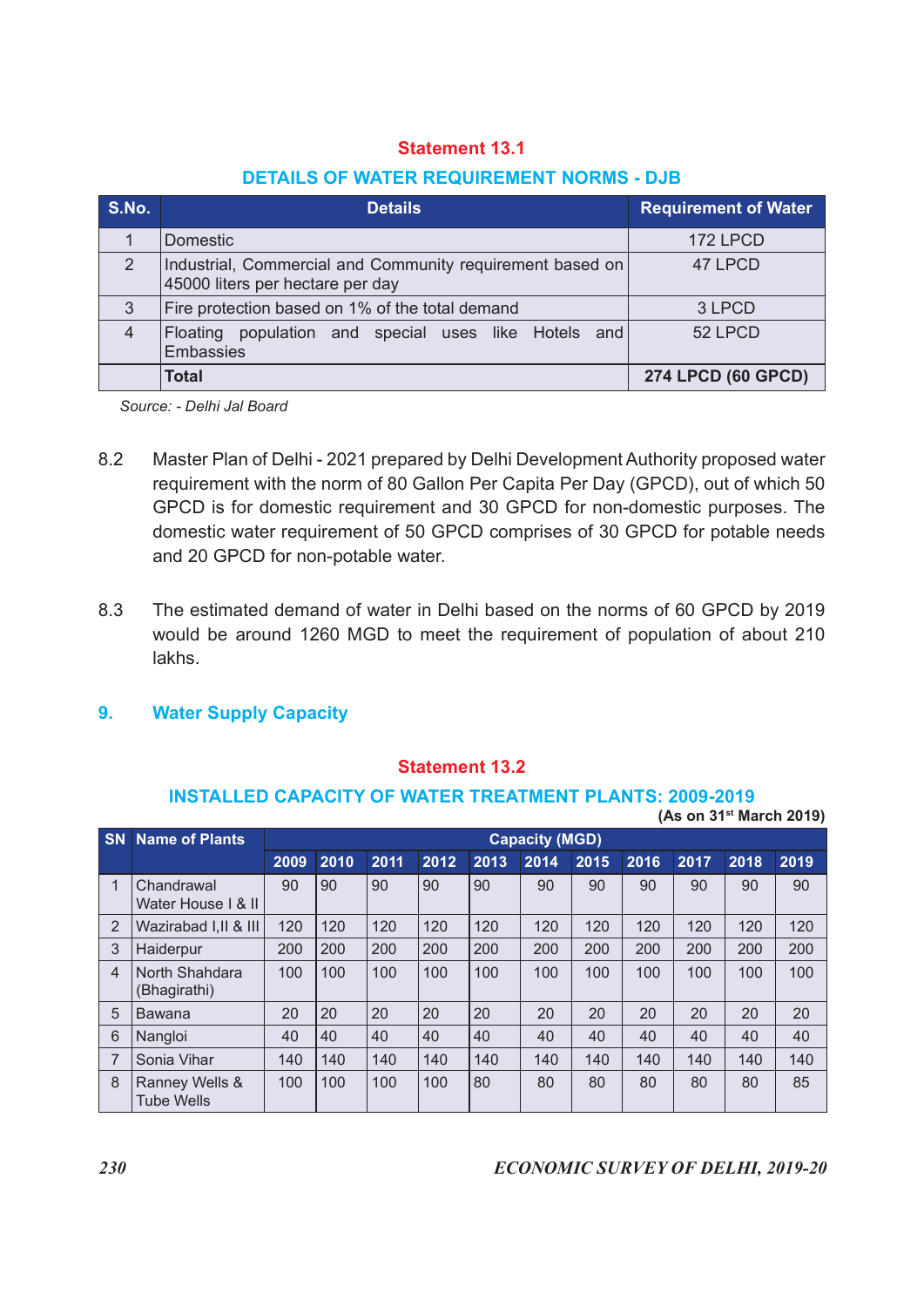| <b>SN</b> Name of Plants                                                |                                                     |                 |                |            |                                                     | <b>Capacity (MGD)</b> |              |              |              |              |              |
|-------------------------------------------------------------------------|-----------------------------------------------------|-----------------|----------------|------------|-----------------------------------------------------|-----------------------|--------------|--------------|--------------|--------------|--------------|
| 9   Recycling<br>of Water at<br>Bhagirathi,<br>Haiderpur &<br>Wazirabad | $\hspace{0.05cm} -\hspace{0.05cm} -\hspace{0.05cm}$ | 2009 2010<br>37 | 2011<br>37     | 2012<br>37 | 2013<br>45                                          | 2014<br>45            | 2015<br>45   | 2016<br>45   | 2017<br>45   | 2018<br>45   | 2019<br>45   |
| 10 Commonwealth<br>Games Village                                        | $-\!$                                               | --              | $\overline{1}$ | $\vert$ 1  | $\mathbf{1}$                                        | $\overline{1}$        | $\mathbf{1}$ | $\mathbf{1}$ | $\mathbf{1}$ | $\mathbf{1}$ | $\mathbf{1}$ |
| 11 Okhla                                                                | $\hspace{0.05cm} -\hspace{0.05cm} -\hspace{0.05cm}$ | --              | $-$            | $- -$      | $\hspace{0.05cm} -\hspace{0.05cm} -\hspace{0.05cm}$ | 20                    | 20           | 20           | 20           | 20           | 20           |
| 12   Dwarka                                                             | --                                                  | --              | <u></u>        | --         | $\hspace{0.05cm} -\hspace{0.05cm} -\hspace{0.05cm}$ | 50                    | 50           | 50           | 50           | 50           | 50           |

9.1 The installed treatment capacity of Water in Delhi during 2009-19 is depicted in Chart 13.1. The installed capacity of DJB has been augmented by 12% during last 10 years. The capacity, which was 810 MGD in 2009, has been increased to 911 in 2019.

# Chart 13.1 INSTALLED TREATMENT CAPACITY OF WATER TREATMENT PLANTS DELHI- 2009-2019



9.2 Two new Water Treatment Plants constructed at Dwarka (50 MGD) and Okhla (20 MGD). Raw water for these two plants has been made available with the commissioning of the pucca parallel channel from Munak to Haiderpur. Further Bawana Water Treatment Plant (20 MGD) has been constructed and is commissioned.

#### 10. Water Consumption

10.1 Water supplied and billed to various categories of consumers by Delhi Jal Board during 2017-18 and 2018-19 is presented in Statement 13.3.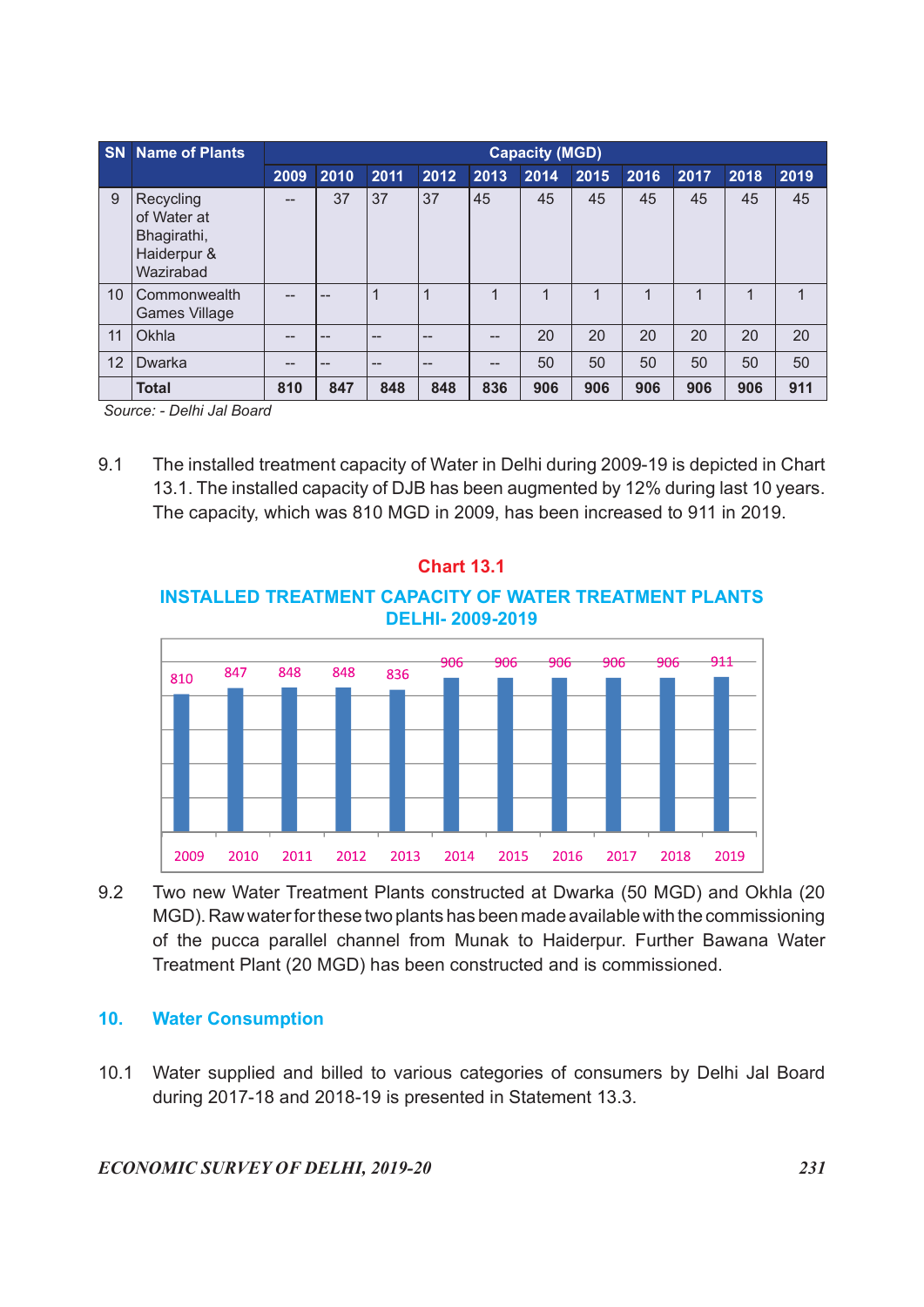#### CATEGORY-WISE WATER CONNECTIONS, SALES AND % OF SALES

|                |                                                              |                     | <b>Statement 13.3</b>                          |         |                               |         |                       |
|----------------|--------------------------------------------------------------|---------------------|------------------------------------------------|---------|-------------------------------|---------|-----------------------|
|                | <b>CATEGORY-WISE WATER CONNECTIONS, SALES AND % OF SALES</b> |                     |                                                |         |                               |         |                       |
| <b>SN</b>      | <b>Category</b>                                              |                     |                                                |         |                               |         |                       |
|                |                                                              |                     |                                                |         |                               |         |                       |
|                |                                                              | 2017-18             | <b>Connections (in lakh)</b><br>2018-19        | 2017-18 | <b>Sales (MGD)</b><br>2018-19 | 2017-18 | % of Sales<br>2018-19 |
| 1.             | Domestic (Active)                                            | 21.62               | 22.68                                          |         |                               |         |                       |
| 2.             | Commercial &<br>Institutional (Active)                       | 0.80                | 0.80                                           | 386.29  | 450.97                        | 91.72   | 93.50                 |
| $\mathfrak{S}$ | Supply to NDMC &<br>MES (Active)                             | $02+02=04$<br>(Bulk | $02+02=04$<br>(Bulk<br>Connection) Connection) | 34.88   | 31.35                         | 8.28    | 6.50                  |
|                | <b>Total</b>                                                 | 22.45               | 23.48                                          | 421.17  | 482.32                        | 100.00  | 100.00                |
|                | Source: - Delhi Jal Board                                    |                     |                                                |         |                               |         |                       |
|                |                                                              |                     |                                                |         |                               |         |                       |

#### 11. Sources of Water Supply

#### Statement 13.4

#### WATER RESOURCES OF DELHI JAL BOARD

|                | Institutional (Active)                                                                                               |                                           |                                    |        |        |                       |        |
|----------------|----------------------------------------------------------------------------------------------------------------------|-------------------------------------------|------------------------------------|--------|--------|-----------------------|--------|
| 3              | Supply to NDMC &<br>MES (Active)                                                                                     | $02+02=04$<br>(Bulk<br>Connection)        | $02+02=04$<br>(Bulk<br>Connection) | 34.88  | 31.35  | 8.28                  | 6.50   |
|                | <b>Total</b>                                                                                                         | 22.45                                     | 23.48                              | 421.17 | 482.32 | 100.00                | 100.00 |
|                | Source: - Delhi Jal Board                                                                                            |                                           |                                    |        |        |                       |        |
| 11.            | <b>Sources of Water Supply</b>                                                                                       |                                           |                                    |        |        |                       |        |
|                |                                                                                                                      |                                           |                                    |        |        |                       |        |
|                | and 86 MGD ground water as on March, 2019. The water resources of Delhi Jal<br>Board are indicated in Statement 13.4 |                                           | <b>Statement 13.4</b>              |        |        |                       |        |
|                |                                                                                                                      |                                           |                                    |        |        |                       |        |
|                |                                                                                                                      | <b>WATER RESOURCES OF DELHI JAL BOARD</b> |                                    |        |        | (as on March 2019)    |        |
| S. No          |                                                                                                                      | <b>Resources</b>                          |                                    |        |        | <b>Quantity (MGD)</b> |        |
| 1              | Yamuna River                                                                                                         |                                           |                                    |        | 380    |                       |        |
| $\overline{2}$ | Ganga River                                                                                                          |                                           |                                    |        | 250    |                       |        |
| 3              | <b>Bhakra Storage</b>                                                                                                |                                           |                                    |        | 221    |                       |        |
| $\overline{4}$ |                                                                                                                      | Ground Water/Ranney well/ Tube well       |                                    |        | 86     |                       |        |
|                | Total                                                                                                                |                                           |                                    |        | 937    |                       |        |
|                | Source: - Delhi Jal Board                                                                                            |                                           |                                    |        |        |                       |        |
| 12.            | <b>Ground Water</b>                                                                                                  |                                           |                                    |        |        |                       |        |

#### 12. Ground Water

12.1 There are more than 5000 Under Ground sources i.e. Tube-Wells and Ranney - Wells being operated by DJB with setup to examine/analysis water samples in each DJB Tube wells. It is observed that the Ground Water quality is deteriorating every year due to over extraction as compared to natural recharge. During routine survey, Excess Conductivity has been found across the Delhi, while Nitrate has been found in excess in South and South West Delhi. Besides the action of Central Ground Water Commission, DJB has also started necessary measure to improve the Ground Water quality by sealing of illegal bore wells and rejuvenation of Water Bodies in Delhi under

#### 232 ECONOMIC SURVEY OF DELHI, 2019-20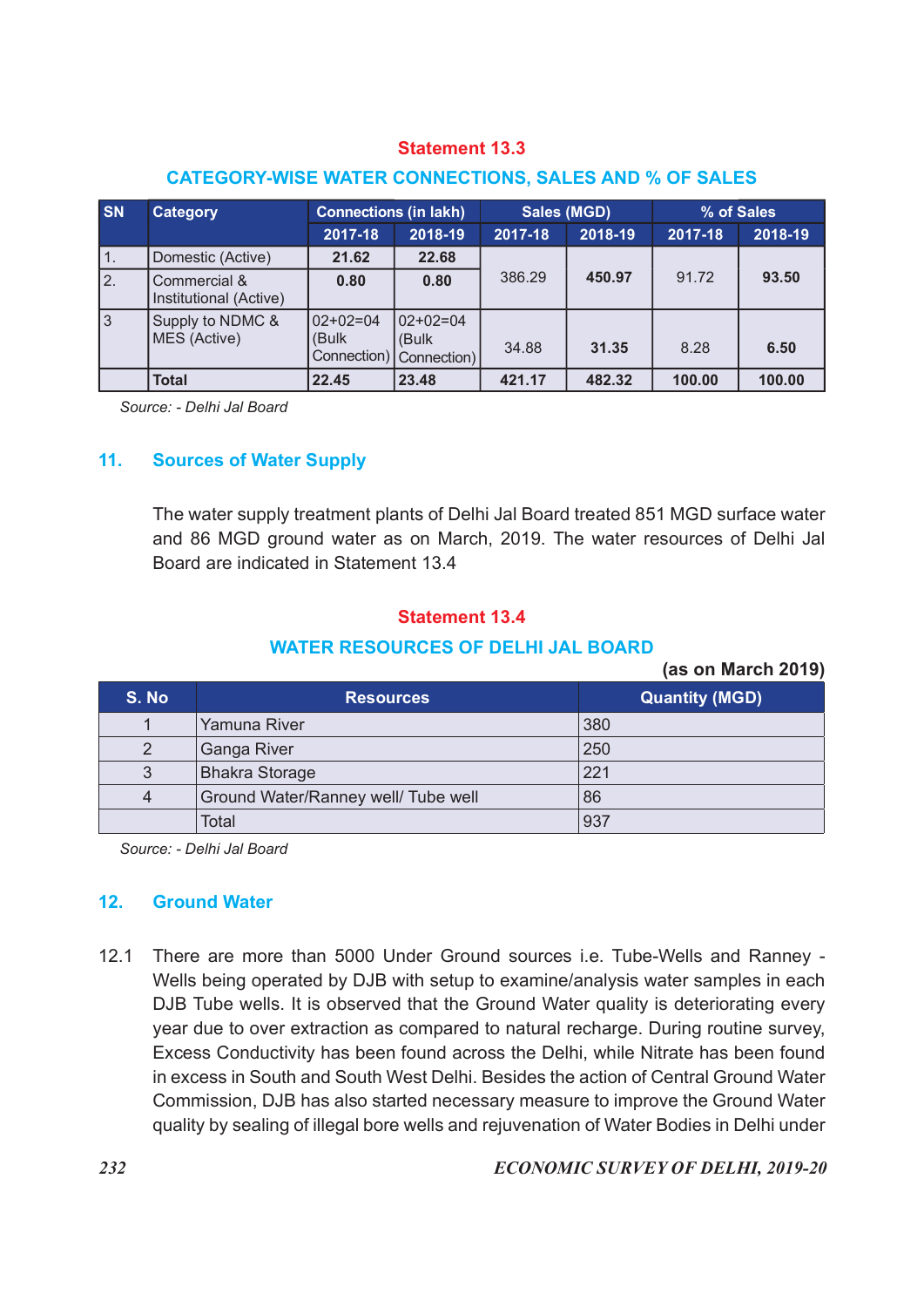the direction of Monitoring Committee constituted by Hon'ble NGT. In case Ground Water quality of any tube wells is found abnormal, the source is either stopped or used for other than drinking purpose.

- 12.2 Apart from In-house testing, Delhi Jal Board, further confirmed water quality through 3 rd party agency i.e. NEERI (National Environmental Engineering Research Institute) Ministry of Science & Technology, Govt. of India annually and take further action accordingly to maintain water quality at every stage as per norms.
- 12.3 Delhi Jal Board has 4150 functional Tube Wells and 09 Ranney Wells. The Flood plains downstream of Wazirabad and the area adjacent to Najafgarh Lake are being explored for extraction of water on sustainable basis. Pre-feasibility studies for ground water recharge through the abandoned Bhatti Mines and Canal system in the North Western region of Delhi have also been taken.
- 12.4 Delhi Jal Board, in consultation with Govt. of NCT of Delhi has prepared an Action Plan for rejuvenation of 155 numbers of Water Bodies and creation of water bodies to improve ground water resources. The work of creation of water body at Timarpur oxidation pond, Dwarka, Pappankala, Rohini, Nilothi, revival of Satpula Lake and creation of lake at the abandoned land of Ash ponds owned by M/s Indraprastha Gas Power Ltd is being taken up.
- 12.5 The scheme amounting to  $\overline{\tau}$  376.79 Cr for revival of 155 water bodies has been approved by DJB. M/s CSIR-NEERI has been entrusted the work of 83 water bodies. IIT Delhi was awarded the work of rejuvenation of 72 water bodies in Dec. 2018. Work is being taken up in phased manner. Rejuvenation of 16 water bodies has been taken up and the rejuvenation of all the 155 water bodies are likely to be completed by Dec. 2020.

# 13. Parallel Channel from Munak to Haiderpur

 About 30-50 per cent of the raw water discharged from Tajewala Head works got lost through seepage during transit in the present water carrier system comprising of Western Yamuna Canal system and River Yamuna. To minimize the en-route losses, a parallel pucca channel has been constructed from Munak to Haiderpur by the Haryana Govt as a deposit work on behalf of Govt of Delhi. Commissioning of CLC has resulted in increased availability of water of Delhi within the existing releases at Munak and WTP at Dwarka (50 MGD) and Bawana (20 MGD) & Okhla (20 MGD) have been commissioned.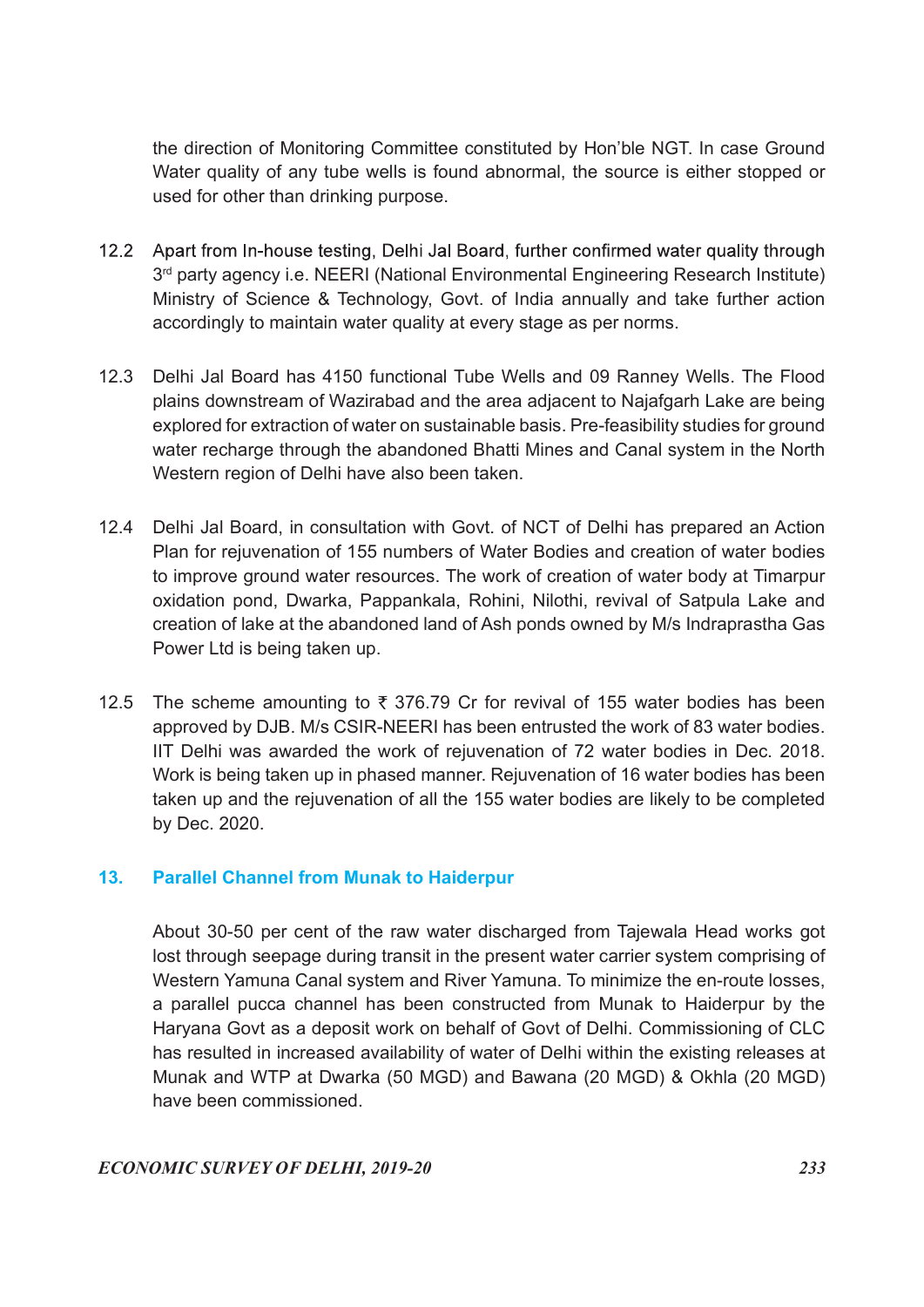- 13.1 Reservoirs Renukaji, Kishau and Lakhwar Vyasi Dam Projects are proposed to be constructed on the River Yamuna and its tributaries. These upstream Projects have been declared as National Projects. The interim seasonal allocation of Yamuna water to each state as per the MOU of 12<sup>th</sup> May 1994 is presented in Statement No. 13.5. On completion of the upstream storages, seasonal allocation of Yamuna Water will be revised by the Upper Yamuna Board and Delhi will get its share in Yamuna water from these storages as per the MOU of 12th May 1994 and interstate agreements on these National Projects.
- 13.2 The interstate agreements on Renukaji and Lakhwar Dams have been signed on 28.08.2018 and 11.01.2019 respectively. Delhi has already conveyed its consent on the interstate agreement for the Kishau Dam Project vide letters dated 24.10.2017 and 21.06.2018 from the Hon'ble Chief Minister, Delhi. A work has been awarded on 07.06.2019 to National Institute of Hydrology, Roorkee for carrying out, Water Availability Study at Hathnikund Barrage Pre & Post Construction of three storage projects viz Lakhwar, Kishau & Renukaji in Upper Yamuna Basin. be revised by the Upper Yamuna Board and Delhi will get its share in Yamuna water<br>from these sloridges as per the MOU of 12th May 1994 and interstate agreements on<br>these National Projects.<br>32 The interstate agreements on R **Example 12**<br> **Example 12**<br> **Example 12**<br> **Example 12**<br> **Example 12**<br> **Example 12**<br> **Example 12**<br> **Example 12**<br> **Example 12**<br> **Example 12**<br> **Example 12**<br> **Example 12**<br> **Example 12**<br> **Example 12**<br> **Example 12**<br> **Example 12** The interstate agreements on Renukaji and Lakhwar Dams have been signed on<br>
28.08.2018 and 11.01.2019 respectively. Delhi has already conveyed its consent on<br>
the interstate agreement for the Kishau Dam Project vide letter

## APPROVED INTERIM ALLOCATION OF WATER FROM YAMUNA RIVER TO STATES

| 13.2           |                         |              |                                                        | projects viz Lakhwar, Kishau & Renukaji in Upper Yamuna Basin. | The interstate agreements on Renukaji and Lakhwar Dams have been signed on<br>28.08.2018 and 11.01.2019 respectively. Delhi has already conveyed its consent on<br>the interstate agreement for the Kishau Dam Project vide letters dated 24.10.2017<br>and 21.06.2018 from the Hon'ble Chief Minister, Delhi. A work has been awarded<br>on 07.06.2019 to National Institute of Hydrology, Roorkee for carrying out, Water<br>Availability Study at Hathnikund Barrage Pre & Post Construction of three storage |
|----------------|-------------------------|--------------|--------------------------------------------------------|----------------------------------------------------------------|------------------------------------------------------------------------------------------------------------------------------------------------------------------------------------------------------------------------------------------------------------------------------------------------------------------------------------------------------------------------------------------------------------------------------------------------------------------------------------------------------------------|
|                |                         |              | <b>Statement 13.5</b><br><b>YAMUNA RIVER TO STATES</b> | <b>APPROVED INTERIM ALLOCATION OF WATER FROM</b>               |                                                                                                                                                                                                                                                                                                                                                                                                                                                                                                                  |
|                |                         |              | <b>Allocation (BCM)</b>                                |                                                                | <b>Annual Allocation</b>                                                                                                                                                                                                                                                                                                                                                                                                                                                                                         |
|                |                         |              |                                                        |                                                                |                                                                                                                                                                                                                                                                                                                                                                                                                                                                                                                  |
| <b>SN</b>      | <b>States</b>           | July to Oct. | <b>Nov. to Feb</b>                                     | <b>March to June</b>                                           | (BCM)                                                                                                                                                                                                                                                                                                                                                                                                                                                                                                            |
|                | Haryana                 | 4.107        | 0.686                                                  | 0.937                                                          | 5.730                                                                                                                                                                                                                                                                                                                                                                                                                                                                                                            |
| $\overline{2}$ | <b>Uttar Pradesh</b>    | 3.216        | 0.343                                                  | 0.473                                                          | 4.032                                                                                                                                                                                                                                                                                                                                                                                                                                                                                                            |
| $\mathbf{3}$   | Rajasthan               | 0.963        | 0.070                                                  | 0.086                                                          | 1.119                                                                                                                                                                                                                                                                                                                                                                                                                                                                                                            |
| $\overline{4}$ | <b>Himachal Pradesh</b> | 0.190        | 0.108                                                  | 0.080                                                          | 0.378                                                                                                                                                                                                                                                                                                                                                                                                                                                                                                            |
| 5 <sup>5</sup> | Delhi                   | 0.580        | 0.068                                                  | 0.076                                                          | 0.724                                                                                                                                                                                                                                                                                                                                                                                                                                                                                                            |

# 13.3 Renukaji Dam Project:

- The project is being implemented by Himachal Pradesh Power Corporation Limited (HPPCL). The Project envisages construction of 148 m high rock fill Dam across River Giri (a tributary of the river Yamuna) at Dadahu in Sirmour district of Himachal Pradesh and a Powerhouse at toe of the Dam to generate 40 MW of power. The project will provide 49800 hectare metre (0.498 BCM) of live storage of water in its reservoir.
- The interstate agreement on the project include that;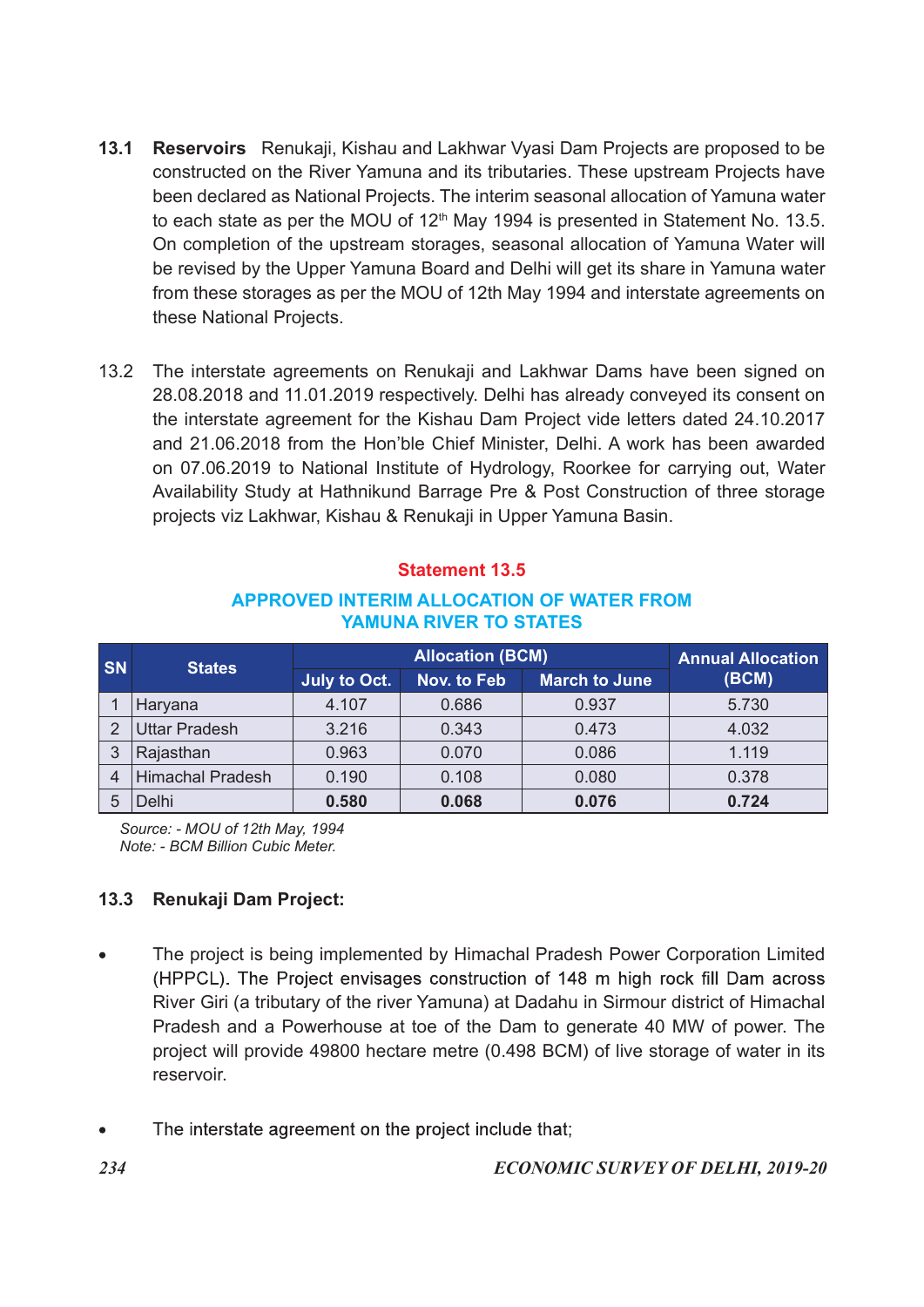- Govt. of NCT of Delhi has agreed to bear 90% of the cost of power component for the project.
- In respect of hydro power, if Himachal Pradesh desires, Power generated and cost thereof can be shared with other beneficiary State (s) through mutual/ multilateral agreement to be entered separately.
- Additional water available due to construction of storage as result of implementation of Renukaji Dam Project, shall be regulated by UYRB (Upper Yamuna River Board). The additional water available due to construction of this dam will be made available to Delhi on priority to meet the drinking water needs of Delhi as worked out by UYRB. The arrangement will be only until other storages viz. Lakhwar and Kishau MPPs (Multi Purpose Projects) in upper Yamuna catchment are created at which stage releases from Renukaji Dam shall be carried out keeping in view the overall annual allocation of Yamuna water as per MoU dated 12.05.1994 between the States. Interim seasonal allocations given in the said MoU shall be modified accordingly by UYRB and put up to Upper Yamuna Review Committee (UYRC) for approval.
- Revised cost estimate of Renukaji Dam Project on October, 2018 Price Level has been approved by the Central Water Commission (CWC) for  $\bar{\tau}$  6946.99 crores on 20.02.2019.
- The revised Environment Clearance has been accorded by Ministry of Environment & Forest (MoEF), GOI on 15.01.2019.
- HPPCL has submitted the Investment Clearance proposal to CWC vide letter dated 29.09.2018 and the same is with the Ministry of Water Resources for approvals. Submitted proposal is to be updated as per the latest cost.
- The project was put up for consideration of Advisory Committee on Irrigation, Flood Control and Multipurpose Projects, in its 132nd meeting held on 06.03.2017. The committee accepted the proposal with certain conditions that include submission of final Forest Clearance (Stage-II) for the project for diversion of 909.00 hectare of forest land. It has been decided that necessary funds to be deposited in CAMPA account for Stage-II Forest Clearance shall be made by GOI after obtaining approval from the cabinet once TAC and Investment Clearance of the Project is accorded.
- UYRB had conveved Delhi's proportionate share of seed money/cost of  $\bar{\tau}$  26.13 crores. Delhi had already paid  $\overline{\tau}$  214.84 crores to HPPCL/Himachal Government.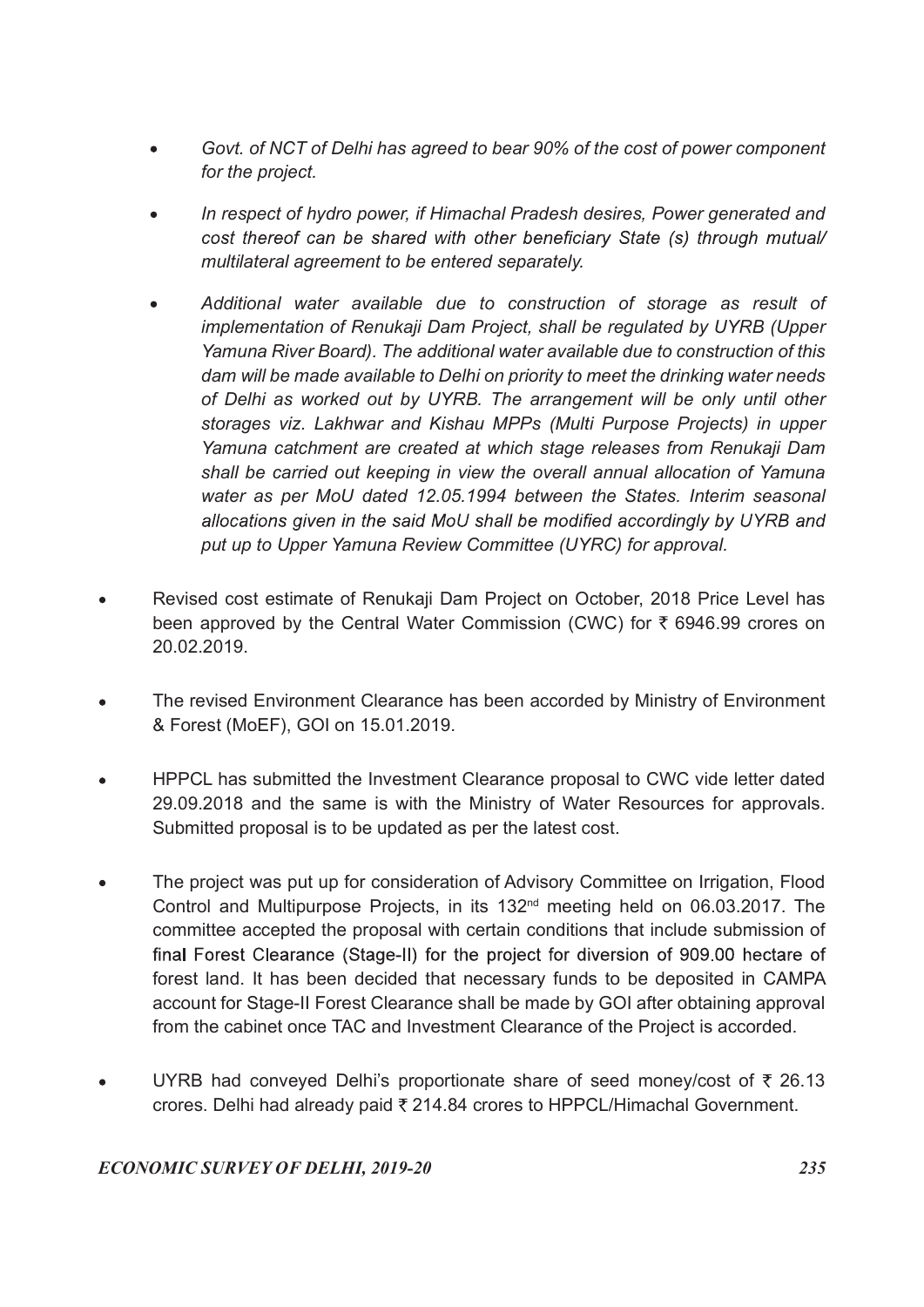# 13.4 Lakhwar Dam

- The project is being implemented by M/S Uttrakhand Jal Vidyut Nigam Limited and  $\bullet$ is to be constructed on river Yamuna in Dehradun district of Uttrakhand. The project envisages drinking/industrial water benefits of 78.83 MCM.
- The interstate agreement on the project include that Storage created as a result of implementation of Lakhwar Project, shall be shared by the basin States in proportion to their overall annual allocations given in the MoU dated 12.05.1994. Interim seasonal allocations given in the said MoU shall be modified accordingly by Upper Yamuna River Board (UYRB) and put up to Upper Yamuna Review Committee (UYRC) for approval.
- Delhi has contributed 50 percent of its contribution i.e.  $\bar{\tau}$  7.79 crores on 26.03.2018,  $\bullet$ out of Delhi's proportionate share on seed money of  $\bar{\tau}$  15.58 crores.
- The major works of the projects were commenced in 1987 and progressed up to 1992. Till 1992 substantial construction work had been completed for Dam stripping, diversion tunnel, underground power house structure, adit to control room and adit to erection bay, tail race tunnel etc.
- Revised estimated cost of  $\overline{\xi}$  5747.17 crores @ Price Level of July 2018 has been accepted by Advisory Committee in its 141st meeting held on 11.02.2019 and conveyed vide letter MOM through letter no. 16/27/2012-PA(N)/583-611 dated 18.02.2019.
- Approval from Cabinet Committee of Economic Affairs for Financial Assistance is awaited.
- Principal Bench of the Hon'ble National Green Tribunal, New Delhi vide its Order dated 10.01.2019 in the matter of O.A. No. 431 of 2015 directed that Environment Assessment Committee (EAC) to appraise the project afresh in terms of EIA notification 2006 and impose additional general and specific conditions as may be considered necessary. EAC was free to call for any reports which it may consider necessary. EAC was further directed to complete the appraisal by 15.04.2019. It was also directed that till the project is reappraised, status quo shall be maintained. UJVNL Requested NGT vide Misc application no. 155/2019 for vacating its status quo order dated 10.01.2019, but NGT in its order dated 20.05.2019 stated that status quo order is only up to the completion of appraisal by EAC and therefore, there is no good reason to modify their earlier order.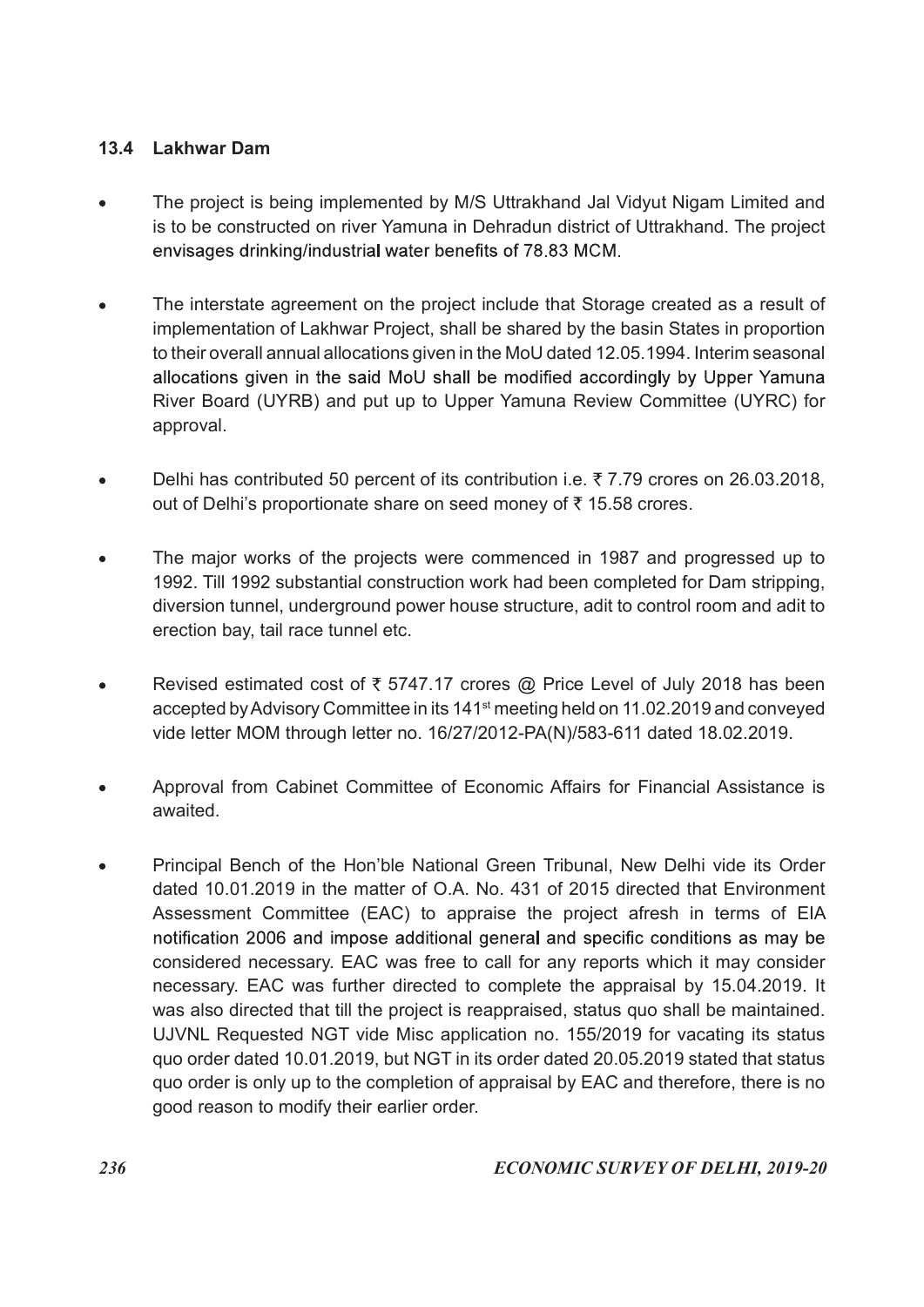- In compliance to 21st & 23rd EAC minutes dated 28.01.2019 and 23.04.2019, Order for collection of pre-monsoon & Monsoon season's baseline data as per EIA Notification, 2006, UJVNL has placed it on 21.06.2019, and the work is in progress.
- Regarding "Carrying out water availability study at Hathnikund Barrage Pre & Post Construction of three storage projects viz Lakhwar MPP 300 MW, Kishau MPP MW & Renuka MPP in Upper Yamuna Basin", work has been awarded on 07.06.2019 to National Institute of Hydrology, Roorkee.

# 13.5 Kishau Dam:

- Kishau Dam Project is a storage scheme on river Tons (a tributary of the river Yamuna) in Dehradun district of Uttarakhand & Sirmour district of Himachal Pradesh. This will provide 1324 MCM of assessed live storage of water to irrigate 97076 hectare land and 617 MCM water for drinking and Industrial use.
- Project cost was 7193 crores at June 2010 Price Level. Central Water Commission  $\bullet$ has revised the Project cost to ₹11550 crores at March 2018 Price Level.
- MOU has been signed on 20.06.2015 between Government of Himachal Pradesh and Government of Uttarakhand for implementing the project through a Joint Venture.
- Kishau Corporation Limited was incorporated on dated 16.01.2017 as mandated in MOU dated 20.06.2015.
- The earlier DPR of the Kishau Dam Project needs to be updated in the current scenario. To updated DPR, site survey, some detailed studies and geotechnical investigation will be required for which Terms of Reference will be essentially required from Ministry of Environment, Forest & Climate Change, GOI. The project proponents are taking up the matter on updation of DPR and field activities.
- Delhi has paid  $\overline{\xi}$  8.1 crores in March 2018, out of its proportionate share of seed  $\bullet$ money of  $\bar{\tau}$  16.2 crores.
- 13.6 Rehabilitation & Resettlement clearance obtained from Ministry of Tribal Affairs. Environment clearance has been accorded by MOEF in October, 2009, 1<sup>st</sup> stage Forest Clearance accordance awaited. NOC/Consent from NCT of Delhi & Rajasthan has been received.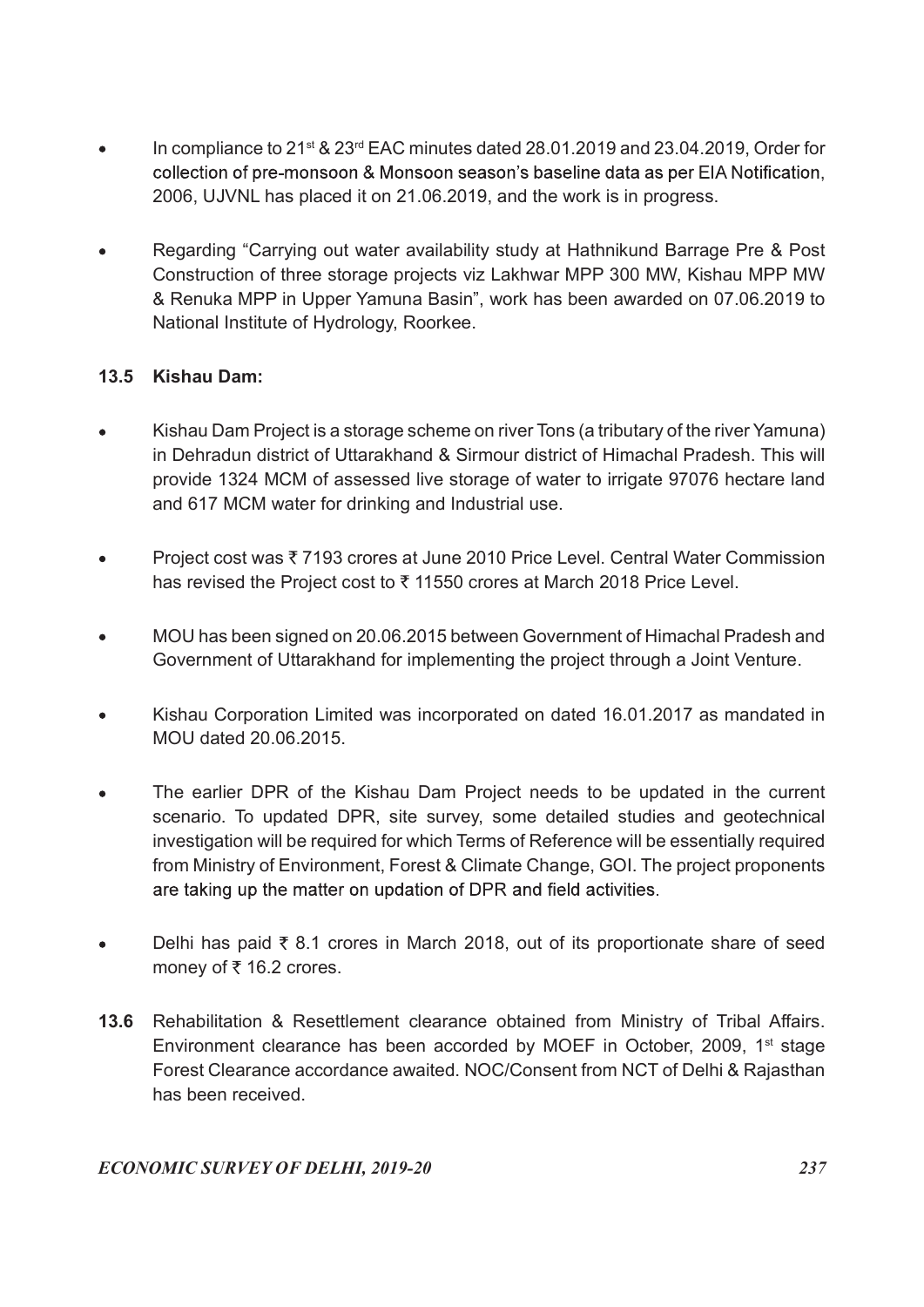13.7 Chairman UYRB stated that Central Assistance could be provided only after the investment clearance and approval of Cabinet. Meanwhile, he urged the beneficiary States to deposit the seed money for the execution of the project.

# 14. Water Accounting and Auditing

- 14.1 As per JICA report of 2011, assessed NRW was 64.80% in year 2010-11 and JICA had proposed to subdivide entire DJB network into a total 1010 DMAs (of size 1500- 2000 connections) to improve the system & reduce NRW. DJB is now moving ahead in implementing the DMAs works in entire DJB network comprising of 1010 DMAs as per JICA report. Status of same is as under:
- Improvement works including creations of DMAs & reduction of NRW are in progress  $\blacksquare$ in 3 PPP areas of Malviya Nagar, Nagloi and Mehrauli/Vasant Vihar areas comprising 82 DMAs as per JICA. All 9 DMAs in Malviya Nagar, 5 DMAs in Nangloi and 1 DMA in Vasant Vihar have been completed and further works are in progress. NRW in Malviya Nagar PPP area reduced from 67% to 36%, Nangloi from 79% to 62%, Vasant Vihar from 24% to 8%.
- DJB started in-house Phase-I of DMAs creation in 2016 and 33 (restructured 39) DMAs were taken up, which were further increased to 96 (restructured 102) DMAs.
- 170 DMAs in Chandrawal & 160 DMAs in Wazirabad WTPS command areas are planned in JICA & ADB funded projects respectively.
- Consultancy services to create DMAs in remaining areas to cover entire DJB network have been awarded and consultancy period is 15 months. Scope of consultancy work include survey, verify the existing network/infrastructure, asses the UGR wise NRW and submit the UGRs wise DPR with rehabilitation estimates/capital works for reduction of NRW in Delhi. Though, the preparation of DPR of all the UGRs in a circle will take 15 months completion period but consultant will be asked to submit UGR wise reports in phased manners so that capital works can also be planned /executed simultaneously on priority.
- 14.2 Assessment of water distribution losses through proper water accounting and auditing system has been given top priority by DJB. Delhi Jal Board has started a comprehensive programme for installation of bulk meters at all water treatment plants and about 302 bulk meters have already been installed. Delhi Jal Board has also decided to install bulk meters on all distribution mains, underground reservoirs and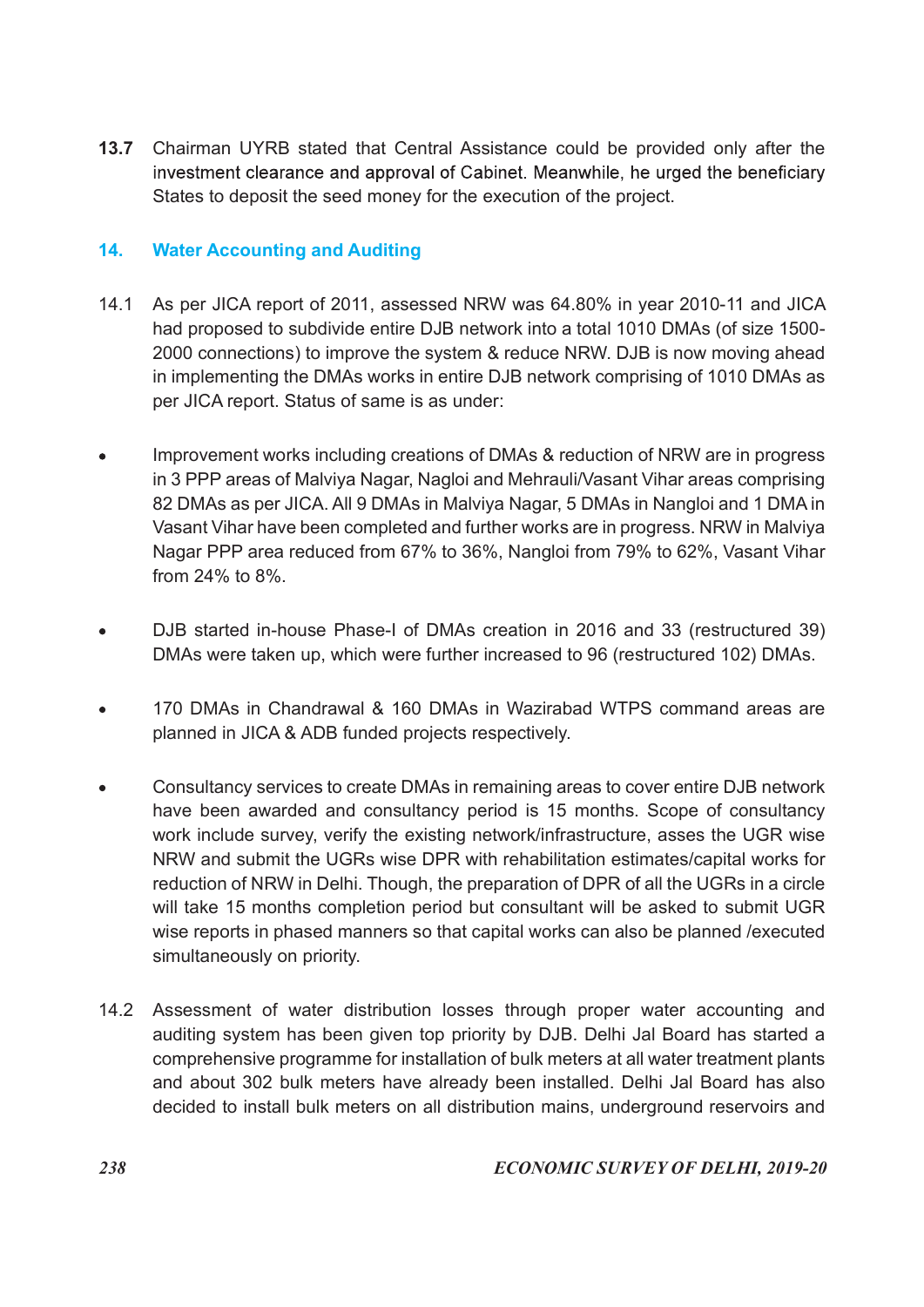booster pumping stations for correct measurement of water supply from these points upto different localities/consumer points.

- 14.3 Complete and correct water supply accounting could not be maintained by Delhi Jal Board. As on 1st April 2019, there were 1.54 Lakh un-metered connections (Table 13.1). Fixing of maximum average of 20 KL/30 KL per month (as the case may be) for domestic consumers, if water meters are non-functional and till defective water meter is replaced.
- 14.4 Delhi Jal Board has streamlined its system for obtaining water meters for metering of unmetered supply of water. The existing system of supply of water meter along with sanction of water connection has been amended and now consumers can purchase water meters of approved specifications from the open market. The consumers having Delhi Jal Board's defective meters have been allowed to get the defective meter replaced with private water meter and have been given option either to get the refund of meter security or get the same adjusted towards water charges in future

# 15. Water Tariff

- 15.1 The tariff is based on the principle of "use more pay more". Present water tariff policy acts as a deterrent for consumers consuming excessive water or having wastage of water. DJB had collected  $\overline{\tau}$  1819.60 crore during 2018-19.
- 15.2 DJB has provided Rain Water Harvesting in its 368 installations. The Rain Water Harvesting Cell of DJB provides technical assistance to individuals/ institutions for providing Rain Water Harvesting. DJB has provided the information regarding Rain Water Harvesting on its website for public facilitation.
- 15.3 As per DJB amended tariff Regulations (March 2016) rebate of 10% in the water bills is provided for having functional RWH system and non provision will make water bills increased by 1.5 times till functional RWH system is installed. These provisions are applicable for plots of 500 sqm and above.
- 15.4 Special subsidy in water charges has been allowed to resettlement colonies and rural areas where water charges are being recovered on assumed average of 10 KL per month per floor. Salient features of existing water tariff are as under:
- Existing water tariff has two parts. One is Service Charge and other Volumetric Water Consumption Charge applicable w.e.f. 1.12.2004 and 1.4.2005 respectively.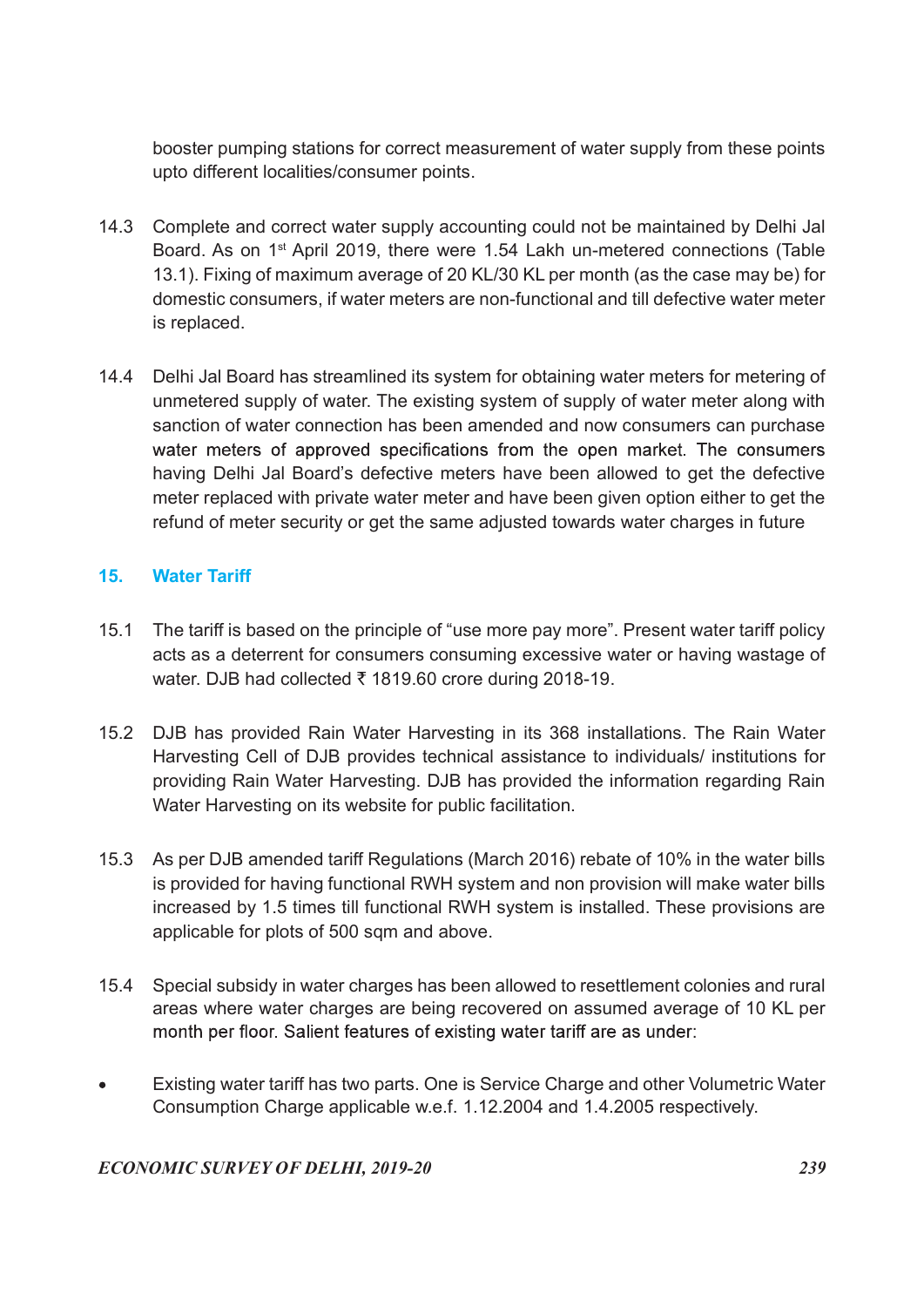- 60 per cent of water consumption charges are recoverable towards Sewerage Maintenance Charge from such colonies/areas where sewerage services have been provided / maintained by the Delhi Jal Board.
- In case of bulk connection for a colony / group housing society serving a number of residential premises, water charges will be worked out as per residential unit-wise at the domestic rates applicable from time to time.
- 15.5 Water Tariff for Un-metered Connections in JJ Resettlement Colonies and Rural Areas: Water charges are applicable on assumed average of 10 KL Per month per floor for unmetered water connection in JJ resettlement colonies. For Unmetered water connections in case of rural areas assumed average 25 KL per month per connection is charged. Water consumption rates and service charge are levied slabwise. Sewerage maintenance charge is also recoverable, if sewerage services are being managed by Delhi Jal Board. Besides above, water cess is recoverable from all consumers at the rates determined by the Central Government from time to time.
- 15.6 All domestic consumers of Delhi Jal Board consuming water up to 20 KL per month and having functional water meters are being given 100% subsidy and fully exempted from payment of water bill including all components namely, water charges, sewerage maintenance charge, service charges, meter rent (wherever applicable) and cess w.e.f. 01.03.2015.

# 15.7 Water Tariff w.e.f. 01.02.2018 is as under: -

|              |                                                                        |                                                               | connection is charged. Water consumption rates and service charge are levied slab-<br>wise. Sewerage maintenance charge is also recoverable, if sewerage services are<br>being managed by Delhi Jal Board. Besides above, water cess is recoverable from<br>all consumers at the rates determined by the Central Government from time to time. |  |
|--------------|------------------------------------------------------------------------|---------------------------------------------------------------|------------------------------------------------------------------------------------------------------------------------------------------------------------------------------------------------------------------------------------------------------------------------------------------------------------------------------------------------|--|
| 15.6<br>15.7 | w.e.f. 01.03.2015.<br>Water Tariff w.e.f. 01.02.2018 is as under: -    | <b>CATEGORY –I (DOMESTIC CONNECTIONS)</b>                     | All domestic consumers of Delhi Jal Board consuming water up to 20 KL per month<br>and having functional water meters are being given 100% subsidy and fully exempted<br>from payment of water bill including all components namely, water charges, sewerage<br>maintenance charge, service charges, meter rent (wherever applicable) and cess |  |
|              | <b>Monthly Consumption</b><br>(in Kilolitre)                           | <b>Service Charge</b><br>(in ₹)                               | <b>Volumetric Charge</b><br>(Per KI in ₹)                                                                                                                                                                                                                                                                                                      |  |
|              | Upto 20                                                                | 146.41                                                        | 5.27                                                                                                                                                                                                                                                                                                                                           |  |
|              | $20 - 30$                                                              | 219.62                                                        | 26.36                                                                                                                                                                                                                                                                                                                                          |  |
|              | $>30$                                                                  | 292.82                                                        | 43.93                                                                                                                                                                                                                                                                                                                                          |  |
|              |                                                                        | Plus Sewer Maintenance Charge: 60% of water volumetric charge |                                                                                                                                                                                                                                                                                                                                                |  |
|              | <b>CATEGORY –II (NON- DOMESTIC CONNECTIONS- COMMERCIAL/INDUSTRIAL)</b> |                                                               |                                                                                                                                                                                                                                                                                                                                                |  |

#### CATEGORY –I (DOMESTIC CONNECTIONS)

#### CATEGORY –II (NON- DOMESTIC CONNECTIONS- COMMERCIAL/INDUSTRIAL)

|                                                               | <b>CATEGORY –I (DOMESTIC CONNECTIONS)</b> |                                                                                                                              |
|---------------------------------------------------------------|-------------------------------------------|------------------------------------------------------------------------------------------------------------------------------|
| <b>Monthly Consumption</b><br>(in Kilolitre)                  | <b>Service Charge</b><br>(in ₹)           | <b>Volumetric Charge</b><br>(Per KI in ₹)                                                                                    |
| Upto 20                                                       | 146.41                                    | 5.27                                                                                                                         |
| $20 - 30$                                                     | 219.62                                    | 26.36                                                                                                                        |
| $>30$                                                         | 292.82                                    | 43.93                                                                                                                        |
|                                                               |                                           |                                                                                                                              |
| Plus Sewer Maintenance Charge: 60% of water volumetric charge |                                           |                                                                                                                              |
| <b>Monthly Consumption</b>                                    | <b>Service Charge</b><br>(in ₹)           | <b>CATEGORY –II (NON- DOMESTIC CONNECTIONS- COMMERCIAL/INDUSTRIAL)</b><br><b>Volumetric Charge</b><br>(Per KI in $\bar{z}$ ) |
| (in Kilolitre)<br>$0 - 06$                                    | 146.41                                    | 17.57                                                                                                                        |
| $06-15$                                                       | 292.82                                    | 26.35                                                                                                                        |
| $15 - 25$                                                     | 585.64                                    | 35.14                                                                                                                        |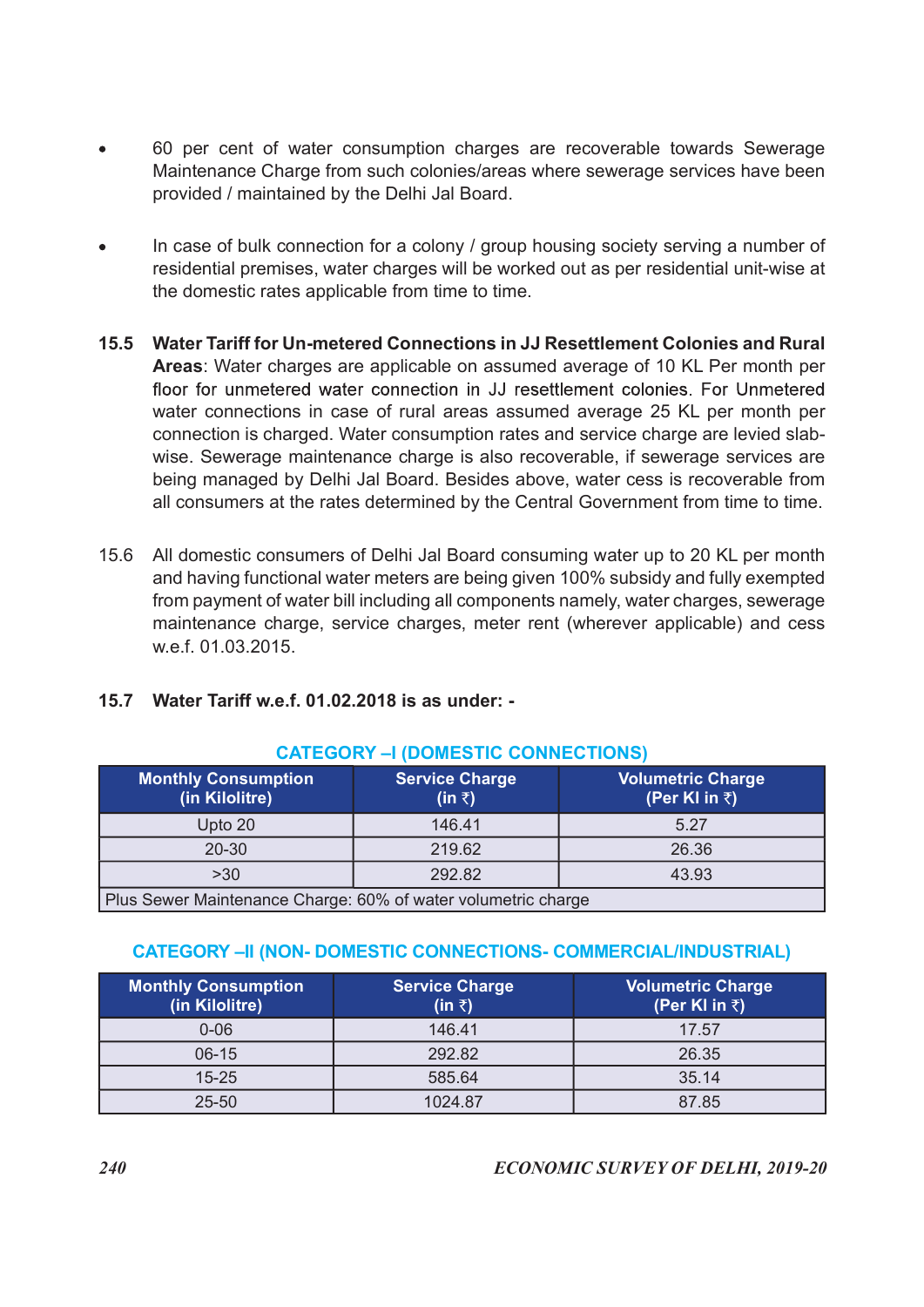| <b>Monthly Consumption</b><br>(in Kilolitre) | <b>Service Charge</b><br>$(in \bar{z})$ | <b>Volumetric Charge</b><br>(Per KI in ₹) |  |
|----------------------------------------------|-----------------------------------------|-------------------------------------------|--|
| 50-100                                       | 1171.28                                 | 140.56                                    |  |
| >100                                         | 1317.69                                 | 175.69                                    |  |

 Procedure for sanction of new Water/Sewer Connection in Unauthorized/Regularized Colonies. Urban/Rural Village and Slum Katras has been simplified. In these areas. now, water / sewer connection may be sanctioned who submits any proof of identity of his/her present address i.e. Voter ID Card or Ration Card or Passport or PAN Card or Driving License, or Unique ID Card (UID/Aadhar Card) or Bank Pass Book or Photo Identity Card issued by any Government Agency and last 3 months paid electricity bills in the name of the applicant where water / sewer connection is being applied alongwith an Undertaking.

## Provision of Rain Water Harvesting / Waste Water Recycling System

- i. Ground water resources in many parts of the city are over exploited. The extent of replenishment of ground water is much less than what the city as a whole is withdrawing due to its rapid urbanization. There is need to preserve ground water resources and to take effective measures for its sustainable availability.
- ii. Therefore, Rain Water Harvesting is considered as a simple, viable and eco-friendly method of conservation of water and a simple solution for ground water recharge. Ministry of Urban Development and Poverty Alleviation (Delhi Division), Government of India by its Notification dated 28-07-2001 has made Rain Water Harvesting mandatory in all new buildings on plots of 100 Sq. Mtrs. and above and Waste Water Recycling System for horticultural purposes, in buildings having a minimum discharge of 10000 Ltrs. and above per day.
- iii. To ensure proper implementation of Rain Water Harvesting and Waste Water Recycling norms, following amendments in Regulation 50 of Delhi Water and Sewer (Tariff & Metering) Regulations 2012, has been approved by the Board vide Resolution No.829 dated 19-08-2019 for plots/properties size 100 sq.m. to less than 500 sq.m. except para (iv) & (v) below:
- iv. It will be mandatory for plots/properties having area of 100 Sq. Mtrs. or more to have functional Rain Water Harvesting System, even if the property is constructed prior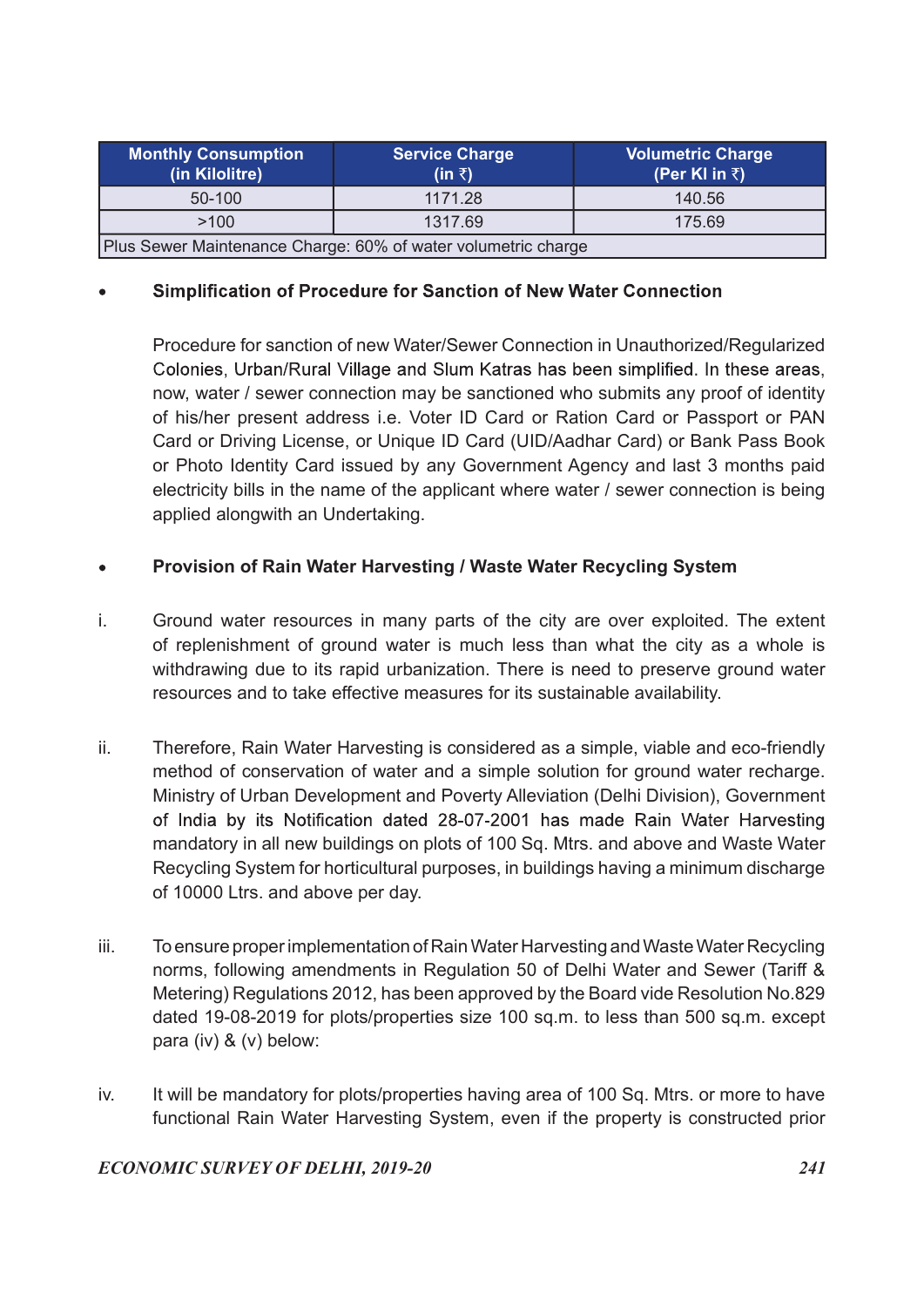to 28-07-2001. Such plot/property owning consumers would be required to install functional Rain Water Harvesting System within One year from the date of issue of Public Notice in this regard i.e. upto 25.09.2020 (Public Notice issued on 19.09.2019 and 26.09.2019). In case consumers whose construction was before 28-07-2001, fails to comply with the aforesaid mandatory provision within the time limit prescribed, the tariff as applicable for the respective consumer category will be increased by 1.5 times, till the system is installed and intimated to the respective Zonal Revenue Officer

- v. Further, in case of properties having area of100 sq.m. or more, constructed after 28- 07-2001 who have not intimated about the Rain Water Harvesting provision made to the respective area ZRO, may also inform the area ZRO by 31st March 2020, failing which, tariff as applicable for the respective consumer category will be increased by 1.5 times, till the system is installed and intimated to the respective Zonal Revenue Officer
- vi. Besides (i) & (ii) above, Board may disconnect water connection of all consumers who fail to install functional Rain Water Harvesting System or intimate area ZRO within prescribed time limit. This provision will, however, be applicable in case of all properties having area of 100 Sq. Mtr. and above but after timelines provided in both the aforesaid cases is over.
- vii. New water/sewer connection to the existing and newly constructed properties having plot area of 500 Sq. Mtrs, and above will be sanctioned only after confirmation of installation of functional Rain Water Harvesting System. Necessary functionality certificate in this regard would be given by the respective Maintenance Division as per Instructional Orders issued by the Rain Water Harvesting Cell, in this regard.
- viii. New water/sewer connection to newly constructed properties/buildings having a minimum discharge of 10000 Ltrs. and above per day will be sanctioned only after confirmation of installation of functional Waste Water Recycling System, as per norms. Necessary functionality certificate in this regard to would be given by the respective Maintenance Division.
- ix. Implementation of (iv) above for plots/properties having area of 100 Sqm and above but below 500 Sqm. would be applicable after timelines provided in (i) and (ii) above are over.
- x. In cases where installation of Rain Water Harvesting System is not technically feasible, for any reason, CEO, DJB may take appropriate decision in respective case, on merits.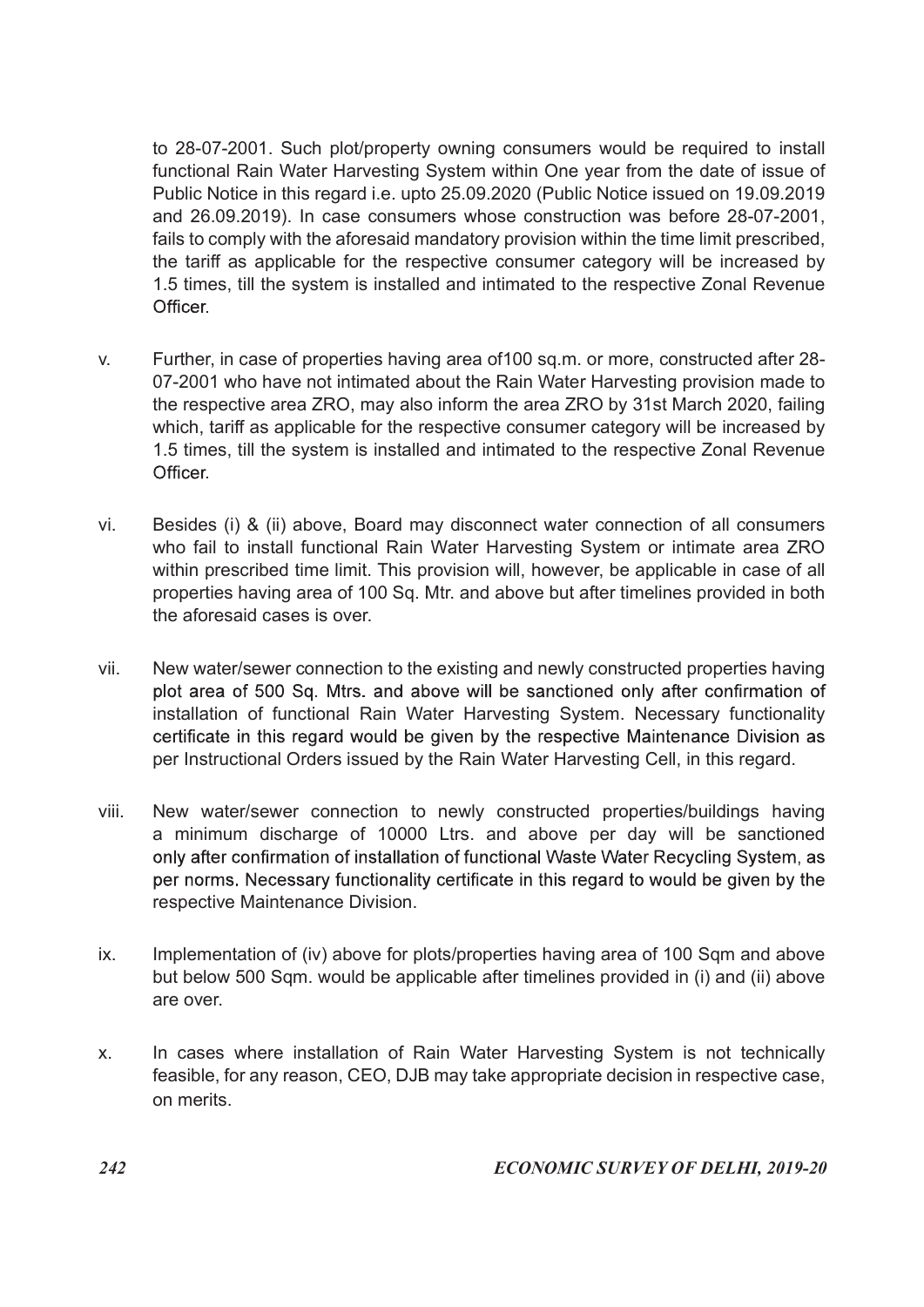#### 16. Rain Water Harvesting

- 16.1 Ministry of Housing and Urban Affairs, GOI has issued guidelines for Urban Water Conservation under Jal Shakti Abhiyan. Thrust areas include Rain Water Harvesting (RWH), For Rain Water Harvesting, the guidelines include that ULBs should ensure that all government buildings (Central/State/ULB) must have RWH structures. The guidelines also include that ULBs should ensure that in future all building permissions granted must have RWH structures incorporated, as per building bye laws, and same should be checked before issuing Occupancy-cum-Completion Certificate (OCC). Therefore, in urban areas, ULBs have to play major role in ensuring implementation of Rain Water Harvesting Systems.
- 16.2 Roof top rain water harvesting has been made mandatory for plots size of 100sqm and above in the Building Bye Laws for Delhi, in terms of the notification dated 28.07.2001 issued by the Govt. of India. To promote its implementation Delhi Jal Board has made provisions in its tariff regulations for rebate and penalty in water bills for implementing and non-implementing Rain Water Harvesting Systems.
- 16.3 The following provisions have been made in the Delhi Water & Sewer Tariff and Metering Regulations, July' 2012 for promoting Rain Water Harvesting:

 Regulation 8 (d) of Chapter II provides that for category the consumers, the following rebate is given in tariff for provision of Rain Water Harvesting, Waste Water Recycling or both:-

- i. Such plot/properties which have an area of 500 square meter or more and having installed functional rain water harvesting system or waste water recycling system, shall be granted rebate of 10% in the total bill amount and 15% if both the above systems have been set up and functional.
- ii. If the Rain Water Harvesting system is adopted by a society then the individual member of that society will be entitled to above mentioned rebate in water bill.
- iii. The area Zonal Engineer or such other suitable agency as authorized by the board will provide a functional certificate in respect of the above systems mentioning therein that substantive portion of the plot/ property has been covered as far as Rain Water Harvesting is concerned. Similarly, he will certify that substantive quantity of the waste water generated has been recycled by the consumer. A certificate will be issued after every six months.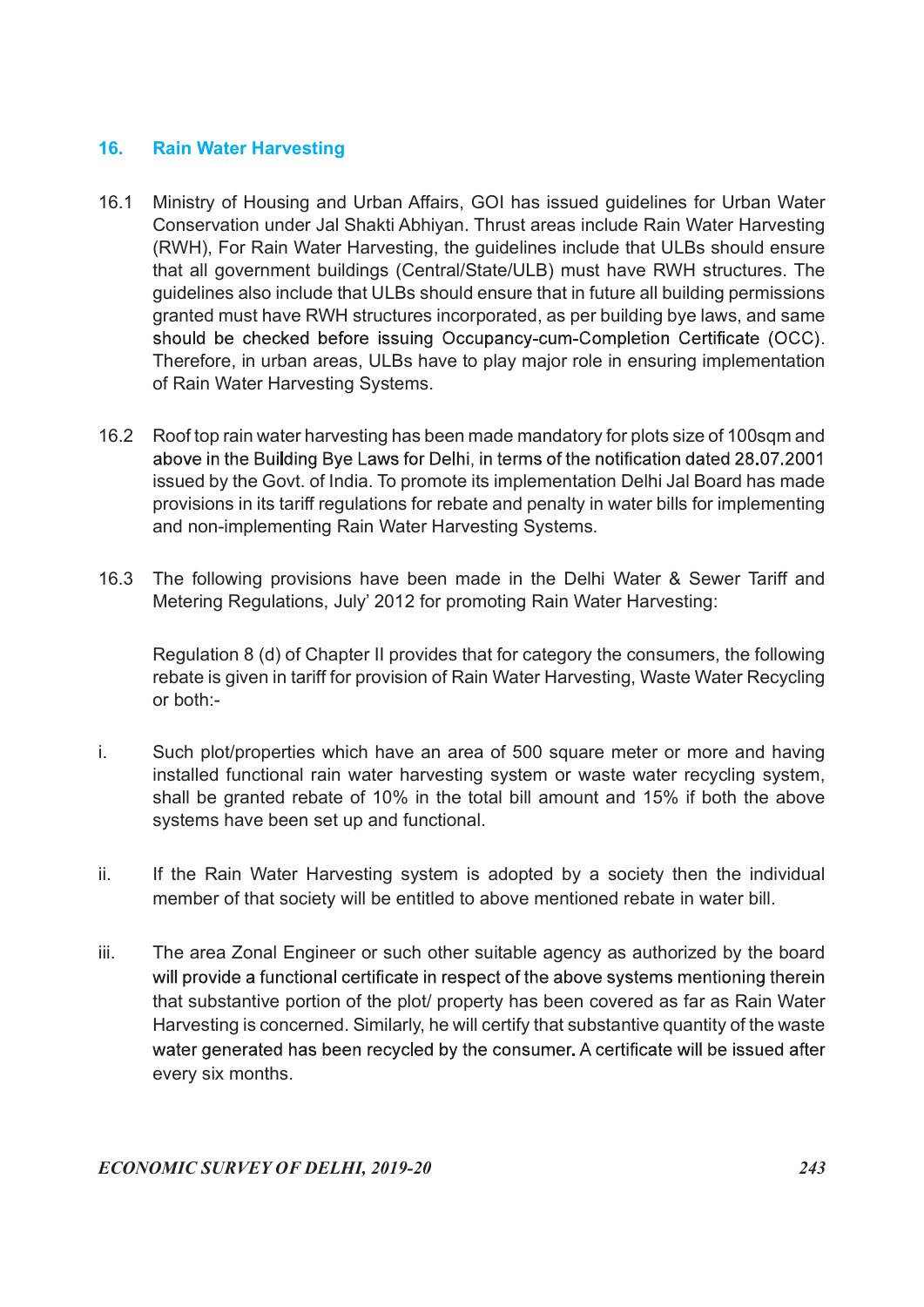- iv. Delhi Jal Board has implemented rain water harvesting system in 368 installations of DJB and more are being targeted for implementation of rain water harvesting. Rain Water Harvesting Systems have been implemented in 3595 schools/colleges out of the 4805. Further in 489 schools /colleges the rain water harvesting systems are under construction and in the 519 schools and colleges action for taking up construction has been initiated.
- v. People are being sensitized for the judicious use of Potable water for the demand side management through public outreach program. There is a dedicated Rain Water Harvesting cell in DJB which is providing technical assistance to facilitate the public in implementation of Rain Water Harvesting system. It also has a dedicated telephone numbers (011-23541223 and 011-23558264) to guide the callers who seek assistance.
- vii. As per the Delhi Government Cabinet decision 2709 dated 02.07.2019 all Govt. departments have to make provision of RWH in their buildings. Delhi Jal Board has been assigned to implement Rain Water Harvesting Systems in Government Building installations which are not maintained by the PWD, GNCTD. For Delhi Government buildings which are maintained by PWD, GNCTD, the implementation of Rain Water Harvesting System is to be carried out by PWD, GNCTD itself.
- vii. To sensitize the citizens of Delhi a continuous process of disseminating information on Rain Water Harvesting through platforms like print, electronic, visual, workshops, exhibitions, seminars, booklets, pamphlets etc. have been done by Delhi Jal Board. Recently interactive workshops (33 in numbers) on Rain Water Harvesting have been held at the circle level (Superintending Engineers level) and divisional level (Executive Engineer level) by DJB with the RWAs, across Delhi.

# 16.4 Incentive:

- i. Rebate provision in water bills which is given to extent of 10% to the consumers of Delhi Jal Board and is applicable on plots size of 100 sqm and above. Rebate of  $\bar{\tau}$ 32.57 crores has been given from 1.7.2017 onwards.
- ii. The area Zonal Engineer or such other suitable agency as authorized by the Board will provide a functional certificate in respect of the above systems mentioning therein that substantive portion of the plot /property has been covered as far as Rain Water Harvesting is concerned. Similarly, he will certify that substantive quantity of the waste water generated has been recycled by the consumer. A certificate will be issued after every SIX months.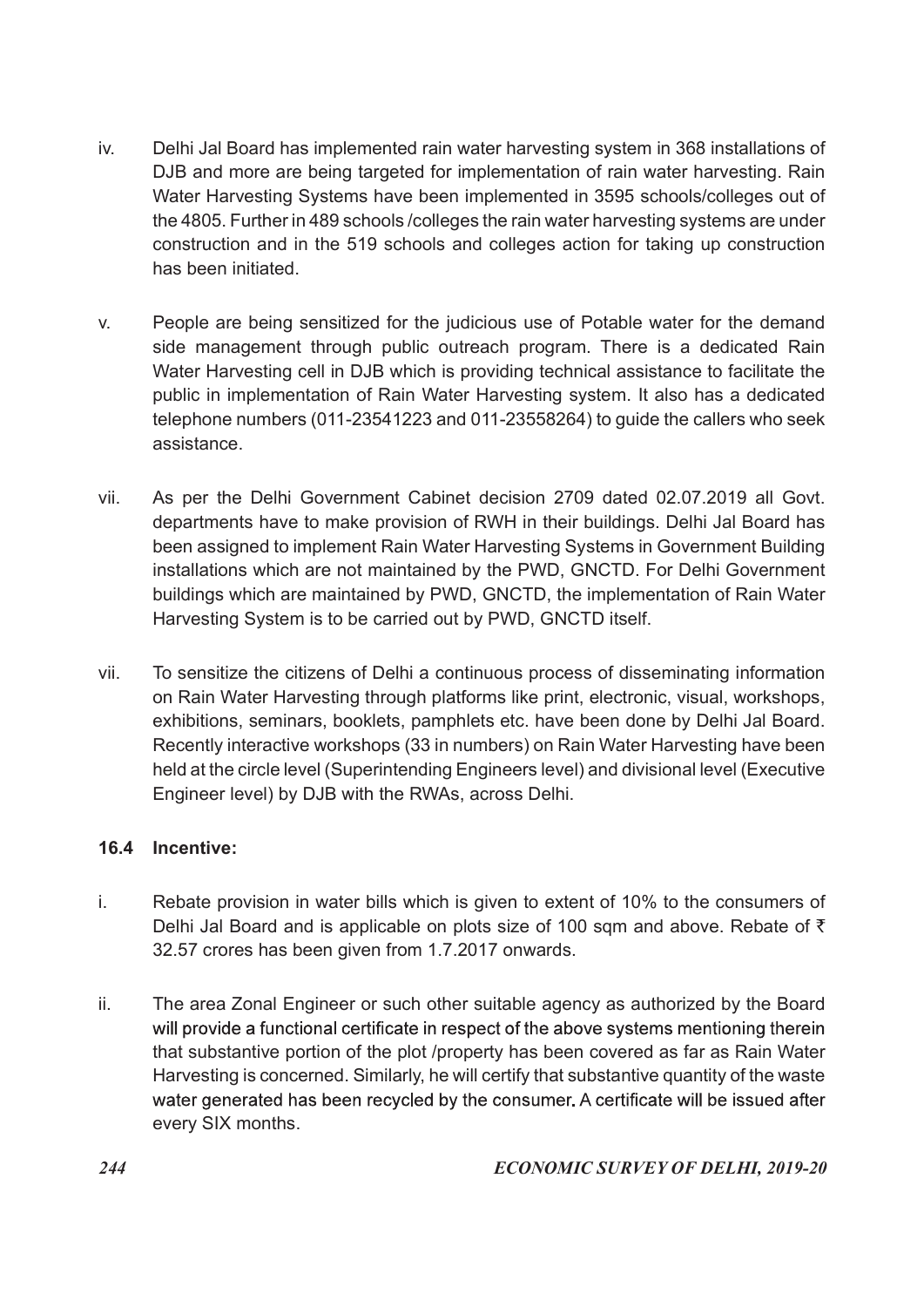# 16.5 Penalty:

 For all the consumers irrespective of their consumer category Rain Water Harvesting penalty at enhanced tariff of 1.5 times will be applicable if they have plot area 500 sq meter or above and do not have a functional rain water harvesting facility w.e.f. 01.07.2017 (in case of Dwarka sub-city, penalty on account of non-provision of RWH system is applicable w.e.f. 01.11.2018).

# 16.6 Exceptions:

- i. If the consumer lives in the area which has rocky ground or it is on the banks of Yamuna River then Rain Water Harvesting penalty will not be imposed if the consumer does not install Rain Water Harvesting system in his/her premises.
- ii. RWH through artificial ground water recharge structures is not recommended where post monsoon ground levels are shallower than 5 Mtrs. Penalties as per the Delhi Water and Sewer (Tariff & Metering) Regulation, 2012 will not be levied on DJB consumers for non-provision of RWH System in such areas. However, in such areas Rain Water Storage for its use in no-portable purposes after required treatment may be carried out as a voluntary option.

# 16.7 Water Conservation

- i. Delhi has a network of about 14697 Kilometers of water supply mains, of which, a significant portion is as old as 40 to 50 years and prone to higher leakage losses. Normally, water losses are calculated by water billed or consumed subtracted from the water produced. In the case of Delhi, water billed or consumed and leakage losses there from cannot be calculated exactly as a majority of houses do not have working meters. According to the estimates of Delhi Jal Board, the total distribution losses are of the order of 40 per cent of the total water supplied. These are quite high as compared to 10-20 per cent in the developing countries. The distribution losses include losses due to (a) leaking pipes and (b) theft of water through unauthorized connections.
- ii. Delhi Jal Board has taken several steps to minimize leakage losses. To address this problem, a leak detection and investigation (LDI) cell was set up. The Board has replaced about 1200-km length of the old, damaged and leaking water mains during the last five years. As a result of these initiatives, the Board expects to bring down the distribution losses to 20 per cent level in the near future.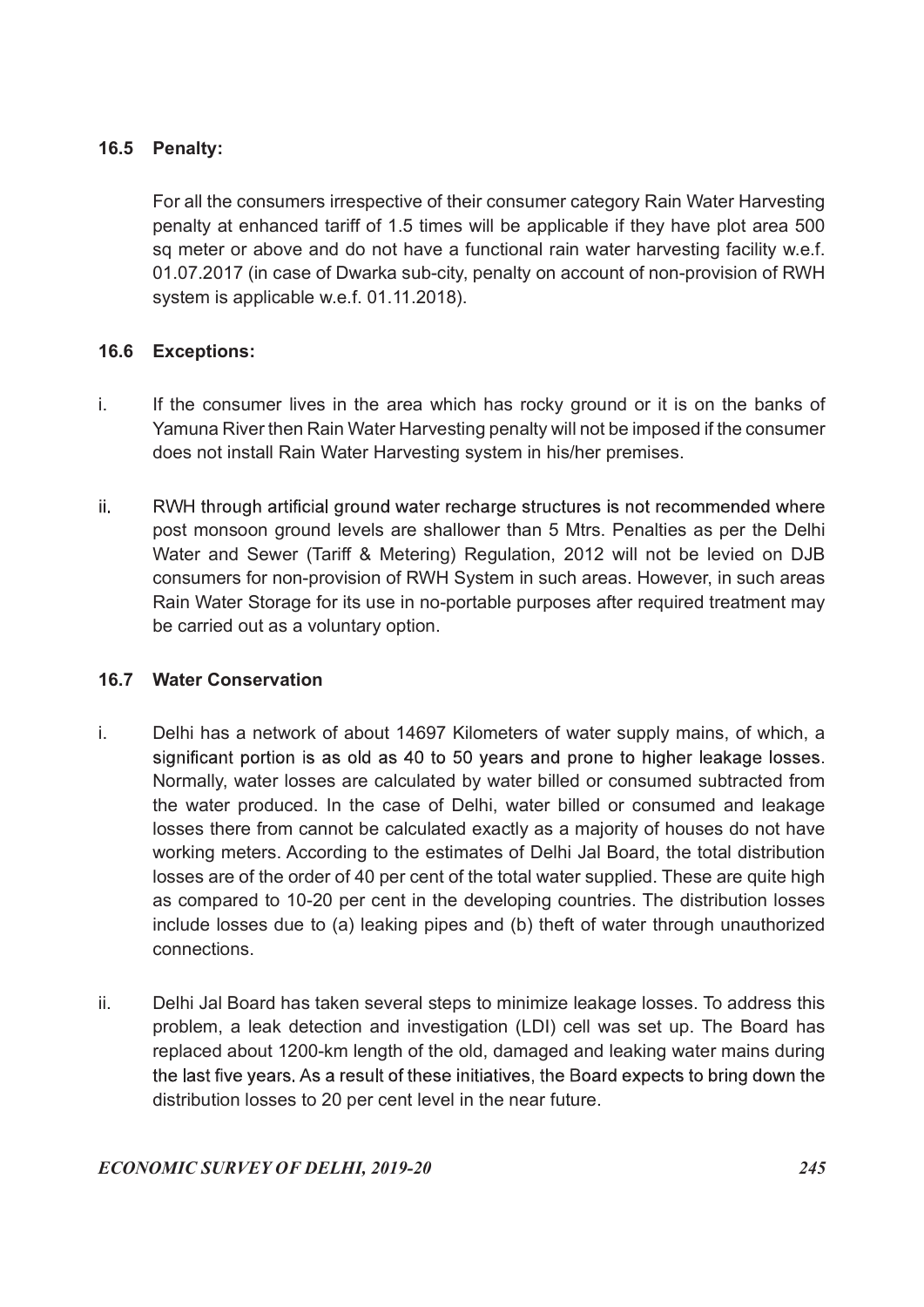iii. Delhi Jal Board has formulated a programme for recycling of backwash water in four major water treatment plants at Haiderpur, Bhagirathi, Chandrawal and Wazirabad. The work for commissioning of recycling plant at Haiderpur, Bhagirathi, Wazirabad recycling plant has been completed. About 45 MGD water supplies will be available without any additional raw water from these four plants.

## 16.8 Ground Water Charges:

- Ground Water (Non- Water Packaging Industries) or Category IIIA(3A)
- Ground Water (Water Packaging Industries) or Category IIIB(3B)

| 16.8                   | <b>Ground Water Charges:</b>                                                                                                                                                                                                                                                                                                               |                                               |
|------------------------|--------------------------------------------------------------------------------------------------------------------------------------------------------------------------------------------------------------------------------------------------------------------------------------------------------------------------------------------|-----------------------------------------------|
|                        | In compliance of orders of NGT, DJB has approved fixation of Ground Water Cess/<br>Usage charges on the Industries for Operating their Tube-wells/ Bore-wells for<br>extraction of Ground Water.                                                                                                                                           |                                               |
| $\bullet$<br>$\bullet$ | Ground Water (Non-Water Packaging Industries) or Category IIIA(3A)<br>Ground Water (Water Packaging Industries) or Category IIIB(3B)                                                                                                                                                                                                       |                                               |
|                        | The Delhi Jal Board vide resolution No. 200 dated 19.03.2015 has approved fixation<br>of Ground Water Cess /Usage Charges on the Industries for Operating their Tube-<br>Wells/Bore-Wells for extract of Ground Water which is circulated by CE (Planning)<br>Water vide letter No. DJB/CE (Plg.)W/2015/58-69 dated 06.04.2015 as under :- |                                               |
| a.                     | For non – water packaging Industries                                                                                                                                                                                                                                                                                                       | ₹ 1670/- per Tube-well/Bore-well per<br>month |
| b.                     | For water packaging Industries                                                                                                                                                                                                                                                                                                             | ₹4170/- per Tube-well/Bore-well per<br>month  |

# 17. Sewage Treatment Capacity

17.1 Adequate sanitation is essential for the protection & promotion of individual's and community health. Various schemes are being implemented by the DJB to improve sanitation conditions. Sewage treatment capacity of Delhi Jal Board increased from 402.40 MGD in 31st March 2001 to 607.26 MGD in 31st March 2019. The information regarding the sewerage treatment capacity and percentage of utilization is presented in Statement 13.6.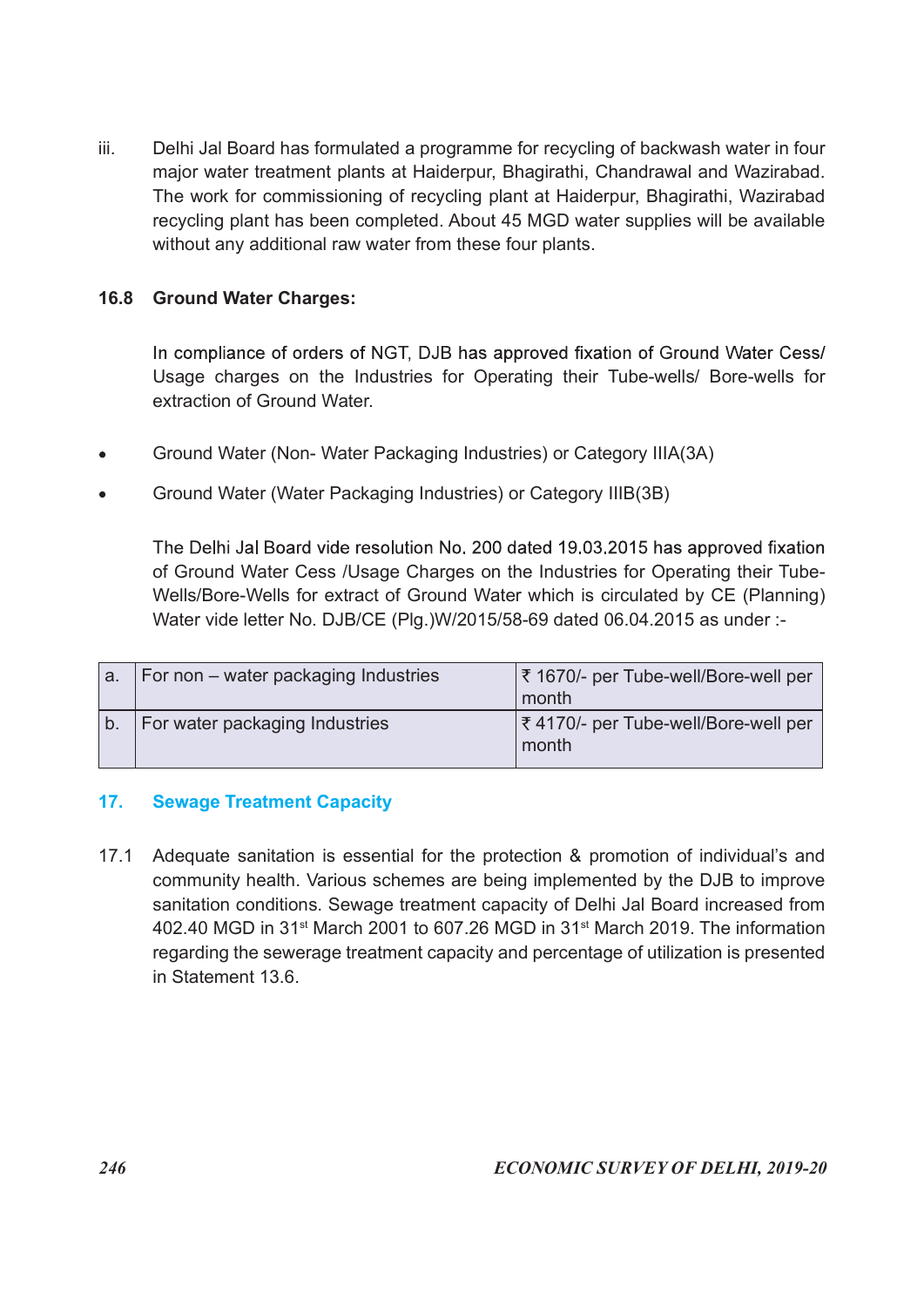# SEWERAGE TREATMENT CAPACITY AND ITS UTILIZATION

|                 |                                                       | <b>Statement 13.6</b> |                 |                                        |                    |
|-----------------|-------------------------------------------------------|-----------------------|-----------------|----------------------------------------|--------------------|
|                 | SEWERAGE TREATMENT CAPACITY AND ITS UTILIZATION       |                       |                 |                                        |                    |
| S               | <b>Name of Sewerage Treatment</b>                     |                       | <b>Capacity</b> | <b>Actual</b>                          | (MGD)<br>$%$ of    |
| <b>No</b>       | <b>Plants (STPs)</b>                                  | 31.3.2001             | 31.3.2019       | <b>Treatment</b><br>as on<br>31.3.2019 | <b>Utilization</b> |
| $\mathbf{1}$    | Okhla                                                 | 140.00                | 140.00          | 108.80                                 | 77.71              |
| $\overline{2}$  | Keshopur                                              | 72.00                 | 72.00           | 69.60                                  | 96.67              |
| $\mathbf{3}$    | Coronation Pillar with Oxidation<br>Ponds at Timarpur | 46.00                 | 30.00           | 24.97                                  | 83.23              |
| $\overline{4}$  | Rithala <sup>*</sup>                                  | 40.00                 | 80.00           | 61.53                                  | 76.29              |
| 5               | Kondli I, II, III, IV                                 | 45.00                 | 70.00           | 65.11                                  | 93.01              |
| 6               | Yamuna Vihar I, II                                    | 10.00                 | 35.00           | 20.21                                  | 57.74              |
| $\overline{7}$  | Vasant Kunj                                           | 5.00                  | 5.20            | 3.11                                   | 59.81              |
| 8               | Ghitorni                                              | 5.00                  | 5.00            | 0.39                                   | 7.80               |
| 9               | Pappankalan                                           | 20.00                 | 40.00           | 34.82                                  | 87.05              |
| 10 <sup>°</sup> | Narela                                                | 10.00                 | 10.00           | 1.83                                   | 18.30              |
| 11              | Najafgarh                                             | 5.00                  | 5.00            | 2.42                                   | 48.40              |
| 12              | Delhi Gate                                            | 2.20                  | 17.20           | 17.61                                  | 102.38             |
| 13              | Sen Nursing Home                                      | 2.20                  | 2.20            | 2.32                                   | 105.45             |
| 14              | Rohini                                                | 0.00                  | 15.00           | 4.67                                   | 31.13              |
| 15              | Nilothi                                               | 0.00                  | 60.00           | 39.94                                  | 66.57              |
| 16              | Mehrauli                                              | 0.00                  | 5.00            | 3.84                                   | 76.80              |
| 17              | <b>CWG Village</b>                                    | 0.00                  | 1.00            | 0.22                                   | 22.00              |
| 18              | Molarbad                                              | 0.00                  | 0.66            | 0.50                                   | 75.76              |
| 19              | Kapeshera                                             | 0.00                  | 5.00            | 1.87                                   | 37.40              |
| 20              | Chilla                                                | 0.00                  | 9.00            | 9.19                                   | 102.11             |
|                 | <b>Total</b>                                          | 402.40                | 607.26          | 472.95                                 | 77.88              |

17.2 It is evident from the above statement that the percentage of utilization of sewerage treatment plant in Delhi as on 31st March 2019 was about 78 per cent. The sewerage treatment plants are not functioning up to their optimum level due to various reasons such as low flow of sewage to STPs, trunk and peripheral sewer lines still to be connected to these STPs, Rehabilitation of Silted and settled Truck Sewer Lines yet to be completed, etc. The sewage generation, at present, is estimated to be around 720 MGD = (900 water production x 0.8) and treatment is around 473 MGD only.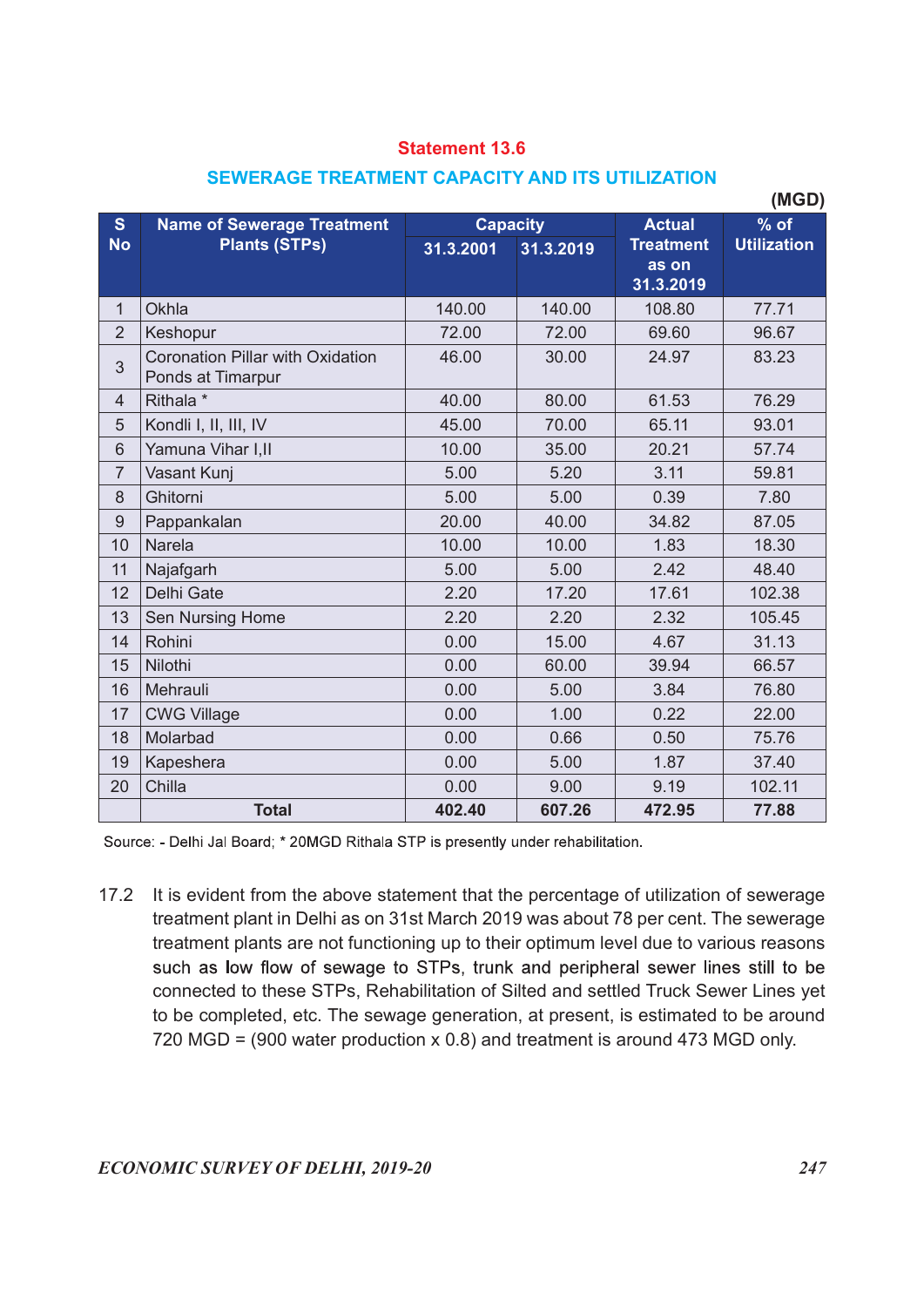- 17.3 Delhi Jal Board has a network of branching, peripheral sewers of about 8400 kms. Also there is network of 200 kms of trunk sewers. The rehabilitation/de-silting has been completed in a trunk sewer and is in progress in peripheral sewer.
- 17.4 The consultant for World Bank funded, "Delhi Water Supply & Sewerage Project" estimated 5259 MLD water supply requirement for Delhi in 2021 and waste water generation from this level of water supply will be about 3760 MLD. The information regarding the same is presented in Statement 13.7.

| 17.3                        | Delhi Jal Board has a network of branching, peripheral sewers of about 8400 kms.<br>Also there is network of 200 kms of trunk sewers. The rehabilitation/de-silting has<br>been completed in a trunk sewer and is in progress in peripheral sewer.                                                              |                       |      |                      |      |      |
|-----------------------------|-----------------------------------------------------------------------------------------------------------------------------------------------------------------------------------------------------------------------------------------------------------------------------------------------------------------|-----------------------|------|----------------------|------|------|
|                             | 17.4 The consultant for World Bank funded, "Delhi Water Supply & Sewerage Project"<br>estimated 5259 MLD water supply requirement for Delhi in 2021 and waste water<br>generation from this level of water supply will be about 3760 MLD. The information<br>regarding the same is presented in Statement 13.7. |                       |      |                      |      |      |
|                             | <b>WATER SUPPLY REQUIREMENT AND WASTE WATER GENERATION ESTIMATED</b>                                                                                                                                                                                                                                            | <b>Statement 13.7</b> |      |                      |      |      |
| S <sub>1</sub><br><b>No</b> | <b>Details</b>                                                                                                                                                                                                                                                                                                  |                       |      | <b>Volumes (MLD)</b> |      |      |
|                             |                                                                                                                                                                                                                                                                                                                 | 2004                  | 2005 | 2006                 | 2011 | 2021 |
|                             |                                                                                                                                                                                                                                                                                                                 |                       |      |                      |      |      |
| 1.                          | Total water demand                                                                                                                                                                                                                                                                                              | 2685                  | 3763 | 4090                 | 5181 | 6272 |
| 2.                          | Total net water supply                                                                                                                                                                                                                                                                                          | 2265                  | 2362 | 2461                 | 3573 | 5259 |
| 3.                          | Waste water generated                                                                                                                                                                                                                                                                                           | 1812                  | 3010 | 3272                 | 4144 | 5017 |
| 4.                          | <b>Treated at CETP</b>                                                                                                                                                                                                                                                                                          | 200                   | 217  | 234                  | 346  | 755  |
| 5.                          | Proportion not sewered                                                                                                                                                                                                                                                                                          | 14%                   | 13%  | 13%                  | 10%  | 5%   |
| 6.                          | Outside sewered area                                                                                                                                                                                                                                                                                            | 254                   | 302  | 302                  | 294  | 210  |
| 7.                          | Net generated waste water                                                                                                                                                                                                                                                                                       | 1358                  | 1722 | 1798                 | 2218 | 3242 |
| 8.                          | Infiltration                                                                                                                                                                                                                                                                                                    | 518                   | 518  | 518                  | 518  | 518  |

## WATER SUPPLY REQUIREMENT AND WASTE WATER GENERATION ESTIMATED

# 18 Expenditure Incurred on Water Supply and Sewerage Programmes

18.1 The expenditure incurred on water supply and sewerage programmes in Delhi during 2007-08 to 2019-20 is presented in Statement 13.8.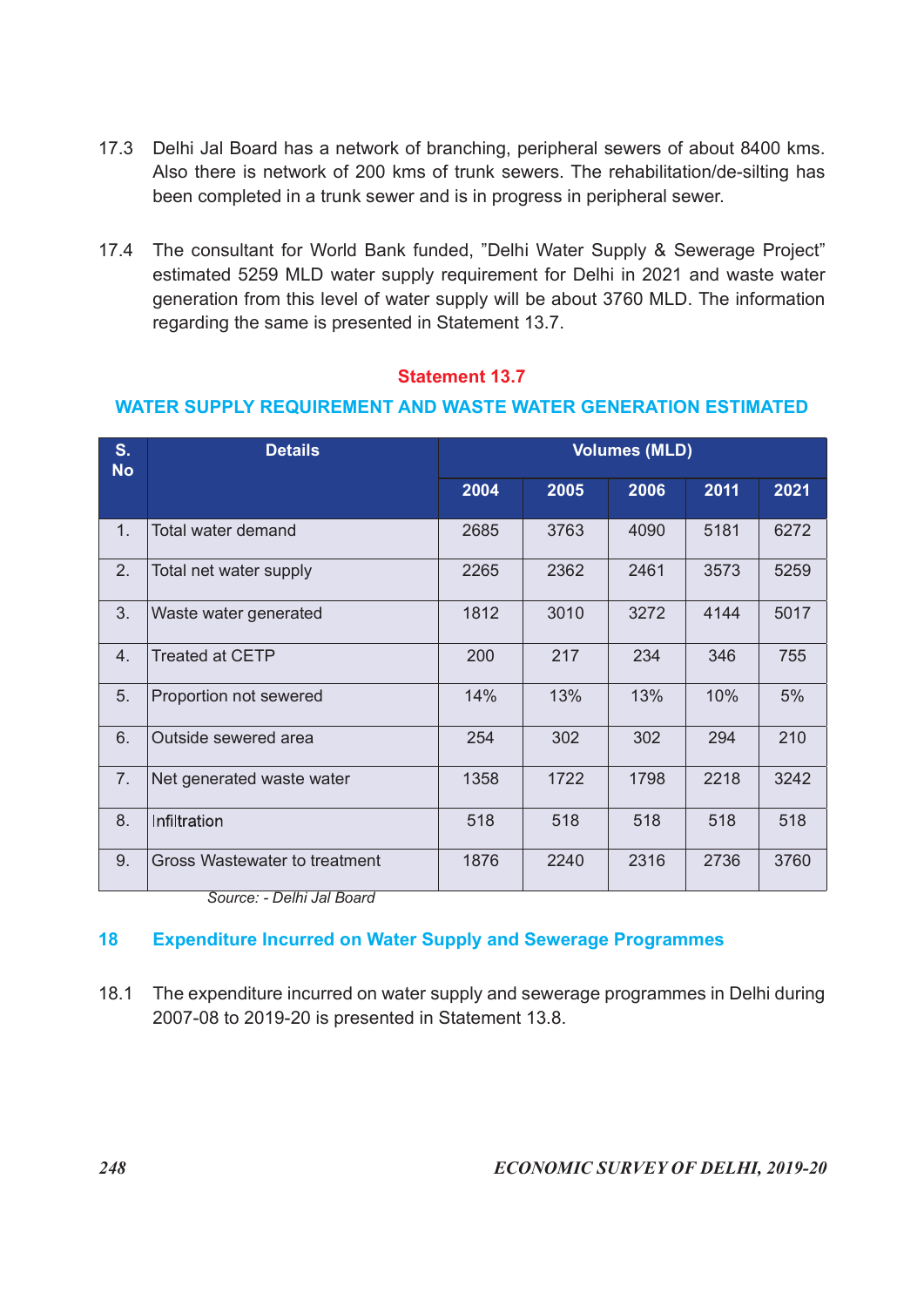# EXPENDITURE INCURRED ON WATER SUPPLY AND SEWERAGE PROGRAMMES IN DELHI DURING 2007-2019

|                |                                                     | <b>EXPENDITURE INCURRED ON WATER SUPPLY AND SEWERAGE</b> | <b>Statement 13.8</b> |              |
|----------------|-----------------------------------------------------|----------------------------------------------------------|-----------------------|--------------|
|                |                                                     | <b>PROGRAMMES IN DELHI DURING 2007-2019</b>              |                       | (₹ Crore)    |
| $\frac{S}{N}$  | <b>Details</b>                                      | <b>Water Supply</b>                                      | <b>Sewerage</b>       | <b>Total</b> |
| 1.             | <b>Outlay</b><br><b>Approved</b><br>$(2007 - 2012)$ | 4361.50                                                  | 3132.50               | 7494.00      |
|                | <b>Fund Released</b>                                |                                                          |                       |              |
|                | a. 2007-08                                          | 962.01                                                   | 383.96                | 1345.97      |
|                | b. 2008-09                                          | 1015.17                                                  | 441.73                | 1456.90      |
| 2.             | 2009-10<br>c.                                       | 1080.35                                                  | 568.55                | 1648.90      |
|                | d. 2010-11                                          | 1080.14                                                  | 527.93                | 1608.07      |
|                | e. 2011-12                                          | 1033.02                                                  | 528.02                | 1561.04      |
|                | Total (a+b+c+d+e)                                   | 5179.69                                                  | 2450.19               | 7620.88      |
| 3.             | <b>Approved Outlay</b><br>$(2012-17)$               | 6087                                                     | 4913                  | 11000        |
| 4.             | <b>Fund Released</b>                                |                                                          |                       |              |
|                | a. 2012-13                                          | 964.97                                                   | 752.40                | 1717.37      |
|                | b. 2013-14                                          | 796.77                                                   | 753.23                | 1550.00      |
|                | c. 2014-15                                          | 854.50                                                   | 934.50                | 1789.00      |
|                | d. 2015-16                                          | 646.50                                                   | 1077.43               | 1723.93      |
|                | e. 2016-17                                          | 850.15                                                   | 534.50                | 1384.65      |
|                | Total (a+b+c+d+e)                                   | 4112.89                                                  | 4052.06               | 8164.95      |
| $\overline{5}$ | <b>Approved Outlay</b><br>2017-18 - BE              | 939.00                                                   | 816.00                | 1755.00      |
| $6\,$          | <b>Fund Released</b><br>2017-18                     | 999.50                                                   | 730.50                | 1730.00      |
| $\overline{7}$ | <b>Approved Outlay</b><br>2018-19 - BE              | 1258.00                                                  | 1092.00               | 2350.00      |
| 8              | <b>Fund Released</b><br>2018-19                     | 1271.37                                                  | 1044.61               | 2315.98      |
| 9              | <b>Approved Outlay</b><br>2019-20 - BE              | 1463.40                                                  | 906.60                | 2370.00      |
| 10             | <b>Revised Outlay</b><br>2019-20                    | 1310.65                                                  | 899.35                | 2210.00      |

18.2 It may be observed from Statement 13.8 that the fund released for water supply and sanitation to DJB increased from  $\overline{\xi}$  1346 crore in 2007-08 to  $\overline{\xi}$  2316 crore in 2018-19.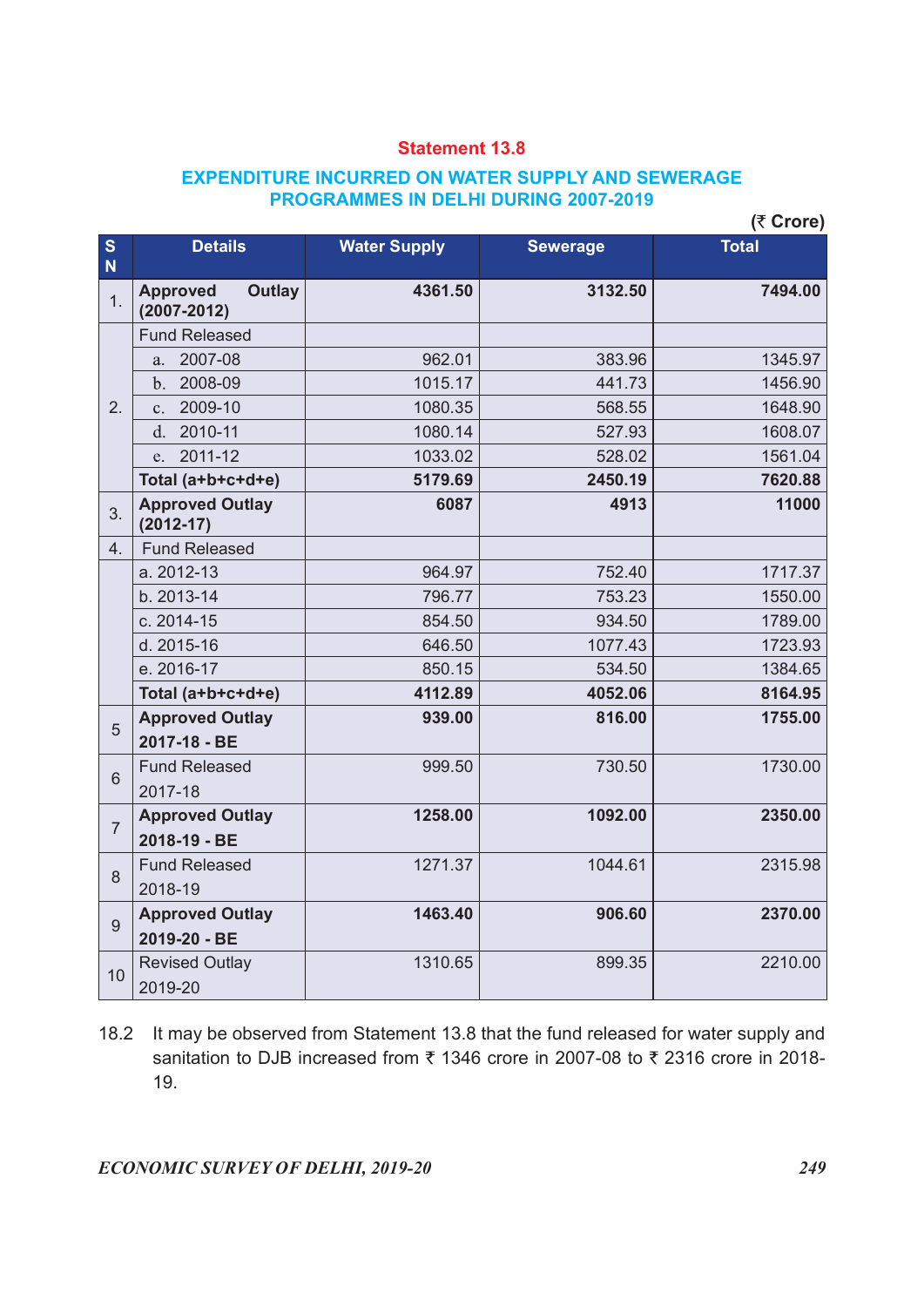#### 19. Re-use of Waste Water

- 19.1 The major reuse of treated waste water in and around the city is for irrigation, horticulture and industrial use. There is demand for use of treated waste water for cooling in the power stations. Other options include ground water recharge, return to be raw water source, and the treatment and reuse of treated waste water, for Construction industry. The major reuse of treated waste water in and around the city is for irrigation,<br>
morticulture and industrial use. There is demand for use of treated waste water for<br>
cooling in the power stations. Other options include gr
- 19.2 Presently, Delhi Jal Board supply about 89 MGD of treated waste water to the Irrigation Department, Power Plants and for irrigation purposes by CPWD and in Rohini area by DDA & Flood Control and Irrigation Department. Efforts are being made to increase the treated waste water supply from 89 MGD to 210 MGD in subsequent years. Treated water supply to various purposes in Delhi is presented in Statement 13.9.

|            | to be raw water source, and the treatment and reuse of treated waste water, for<br>flushing of toilets, i.e. use for non-potable purposes like washing of Railways, Buses,<br>Construction industry.                                                                                                                                                                                                                                       |                    |
|------------|--------------------------------------------------------------------------------------------------------------------------------------------------------------------------------------------------------------------------------------------------------------------------------------------------------------------------------------------------------------------------------------------------------------------------------------------|--------------------|
|            | 19.2 Presently, Delhi Jal Board supply about 89 MGD of treated waste water to the Irrigation<br>Department, Power Plants and for irrigation purposes by CPWD and in Rohini area by<br>DDA & Flood Control and Irrigation Department. Efforts are being made to increase<br>the treated waste water supply from 89 MGD to 210 MGD in subsequent years.<br>Treated water supply to various purposes in Delhi is presented in Statement 13.9. |                    |
|            | <b>Statement 13.9</b>                                                                                                                                                                                                                                                                                                                                                                                                                      |                    |
|            | <b>TREATED WASTE WATER SUPPLY FOR VARIOUS PURPOSES</b>                                                                                                                                                                                                                                                                                                                                                                                     |                    |
| S.<br>No.  | <b>Details</b>                                                                                                                                                                                                                                                                                                                                                                                                                             | <b>Units (MGD)</b> |
| 1.         | Treated effluent supplied from Keshopur STP for Irrigation, horticulture<br>purposed                                                                                                                                                                                                                                                                                                                                                       | 5.5                |
| 2.         | From Okhla STP to CPWD and Irrigation department for<br>horticulture/Irrigation purpose                                                                                                                                                                                                                                                                                                                                                    | 37.00              |
| 3.         | From Coronation Pillar STP for DDA Golf Course at Bhalswa, Gammon<br>India for construction purposes. Minor Irrigation Department at Palla                                                                                                                                                                                                                                                                                                 | 19.02              |
| 4.         | From Rithala STP to PPCL for their plant at Bawana and NDPL for their<br>owner plant at Rohini, DDA for horticulture                                                                                                                                                                                                                                                                                                                       | 6.15               |
| 5.         | From Vasant Kunj to Sanjay Van                                                                                                                                                                                                                                                                                                                                                                                                             | 3.70               |
| 6.         | From Mehrauli STP to Garden of Seven Senses                                                                                                                                                                                                                                                                                                                                                                                                | 3.40               |
| 7.         | From Delhi Gate and Sen Nursing Home STP to PPCL                                                                                                                                                                                                                                                                                                                                                                                           | 4.80               |
| 8.         | From Nilothi STP to Flood Control & Irrigation Deptt. for Irrigation purposes                                                                                                                                                                                                                                                                                                                                                              | 0.50               |
| 9.         | From Papankalan STP for Irrigation purposes to DDA                                                                                                                                                                                                                                                                                                                                                                                         | 1.33               |
| 10.        | From Commonwealth Games Village STP to DDA horticulture                                                                                                                                                                                                                                                                                                                                                                                    | 0.18               |
| 11         | From Yamuna Vihar to STP's horticulture                                                                                                                                                                                                                                                                                                                                                                                                    | 3.0                |
| 12         | From Narela to Pvt. Agency for washing of vehicle                                                                                                                                                                                                                                                                                                                                                                                          | 0.05               |
| 13         | From Najafgarh to WTP Dwarka for Horticulture                                                                                                                                                                                                                                                                                                                                                                                              | 0.07               |
| 14         | From Chilla STP to Internal Horticulture of STP                                                                                                                                                                                                                                                                                                                                                                                            | 1.00               |
| 15         | From Kondli STP to DDA, PPCL & Horticulture                                                                                                                                                                                                                                                                                                                                                                                                | 3.0                |
|            | <b>Total</b>                                                                                                                                                                                                                                                                                                                                                                                                                               | <b>89 MGD</b>      |
|            | Source: - Delhi Jal Board.                                                                                                                                                                                                                                                                                                                                                                                                                 |                    |
|            |                                                                                                                                                                                                                                                                                                                                                                                                                                            |                    |
| <b>250</b> | <b>ECONOMIC SURVEY OF DELHI, 2019-20</b>                                                                                                                                                                                                                                                                                                                                                                                                   |                    |

# Statement 13.9

#### TREATED WASTE WATER SUPPLY FOR VARIOUS PURPOSES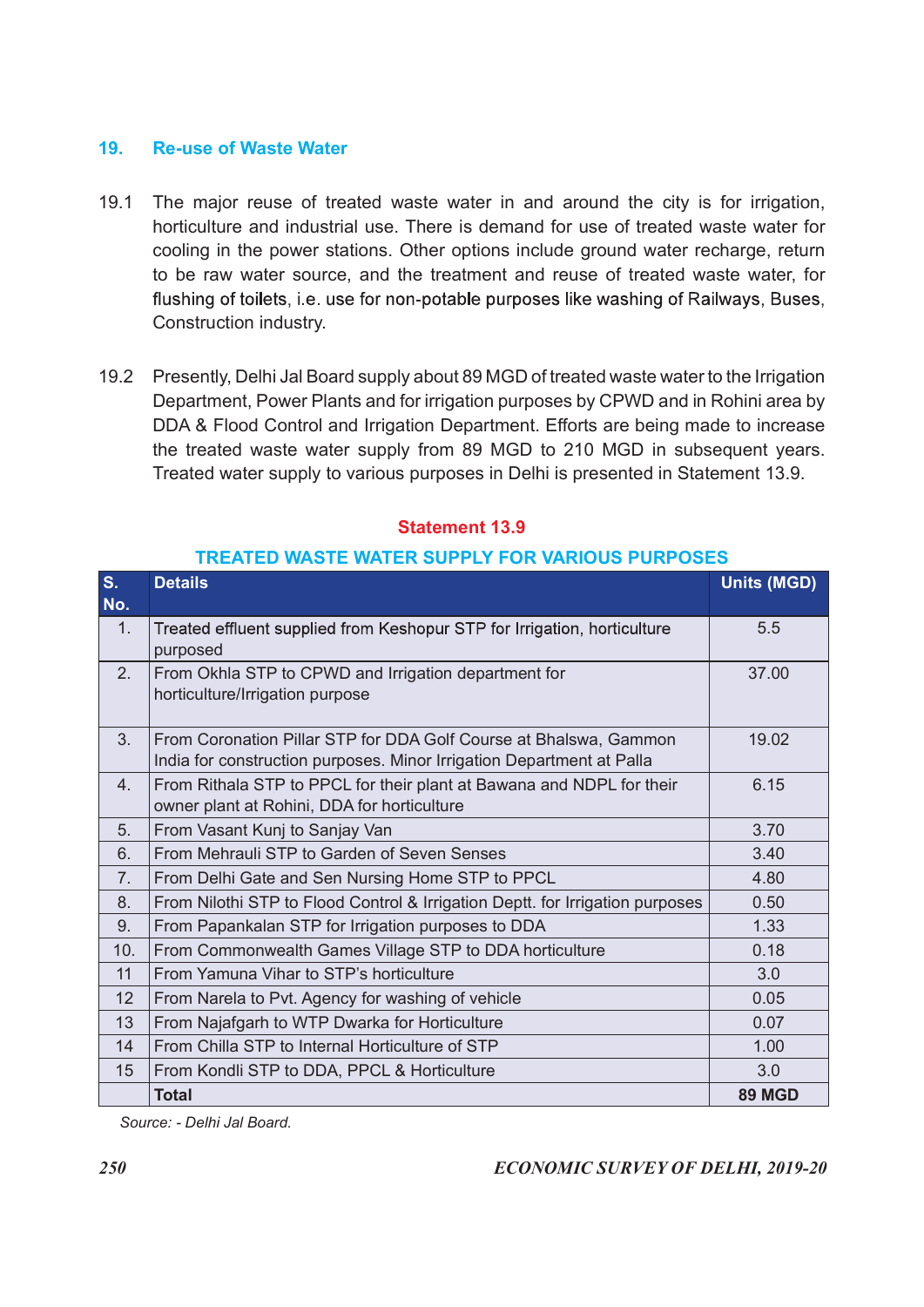- 19.3 Estimates for many reuse projects are being framed. Besides, Sewerage Treatment Plants of Delhi Jal Board, treated waste water is available from Common Effluent Treatment Plants in industrial areas being maintained by DSIIDC and Mini Sewerage Treatment Plants of Delhi Urban Shelter Improvement Board (DUSIB).
- 19.4 For abatement of pollution in river Yamuna, DJB is executing the project of laying of interceptor sewer along three major drains (Najafgarh, supplementary & Shahdara). Sewage to tune of 123 MGD has already been trapped. Present progress of work is 97% and the project is targeted to be completed by next year. Commissioning drains. batement of pollution in river Yamuna, DJB is executing the project of laying of<br>eptor sewer along three major drains (Najafgarh, supplementary & Shahdara),<br>see to tune of 123 MGD has already been trapped. Present progress
- 19.5 Delhi Development Authority is responsible for 4,451 hectares of open spaces, all of which are irrigated via tube wells. There are also irrigation open spaces of Delhi Municipal Corporations, Central Government properties, private properties, road verges, sports stadiums etc. The information regarding the green areas being maintained by the various agencies is presented in Statement 13.10.

|                             | Sewage to tune of 123 MGD has already been trapped. Present progress of work<br>is 97% and the project is targeted to be completed by next year. Commissioning<br>of interceptor sewer will trap total 242 MGD of sewage which is presently flow into<br>drains. This will significantly improve the quality of waste water flow in the major<br>drains.                                                               |                                     |         |  |
|-----------------------------|------------------------------------------------------------------------------------------------------------------------------------------------------------------------------------------------------------------------------------------------------------------------------------------------------------------------------------------------------------------------------------------------------------------------|-------------------------------------|---------|--|
| 19.5                        | Delhi Development Authority is responsible for 4,451 hectares of open spaces, all of<br>which are irrigated via tube wells. There are also irrigation open spaces of Delhi Mu-<br>nicipal Corporations, Central Government properties, private properties, road verges,<br>sports stadiums etc. The information regarding the green areas being maintained by<br>the various agencies is presented in Statement 13.10. |                                     |         |  |
|                             | <b>Statement 13.10</b>                                                                                                                                                                                                                                                                                                                                                                                                 |                                     |         |  |
|                             | <b>GREEN AREAS MAINTAINED BY VARIOUS AGENCIES</b>                                                                                                                                                                                                                                                                                                                                                                      |                                     |         |  |
| S <sub>1</sub><br><b>No</b> | <b>Agencies</b>                                                                                                                                                                                                                                                                                                                                                                                                        | <b>Green Areas</b><br>(in hectares) | $%$ age |  |
| 1.                          | New Delhi Municipal Council                                                                                                                                                                                                                                                                                                                                                                                            | 445                                 | 2.17    |  |
| 2.                          | Municipal Corporations of Delhi                                                                                                                                                                                                                                                                                                                                                                                        | 2,428                               | 11.83   |  |
| 3.                          | <b>Delhi Development Authority</b>                                                                                                                                                                                                                                                                                                                                                                                     | 4,451                               | 21.69   |  |
| 4.                          | <b>Central Public Works Department</b>                                                                                                                                                                                                                                                                                                                                                                                 | 2,200                               | 10.71   |  |
| 5.                          | <b>Forest Department</b>                                                                                                                                                                                                                                                                                                                                                                                               | 11,000                              | 53.60   |  |
|                             | <b>Total</b>                                                                                                                                                                                                                                                                                                                                                                                                           | 20,524                              | 100.00  |  |
|                             | Source: - Delhi Jal Board<br>19.6 The green areas maintained by various agencies in Delhi are depicted in Chart                                                                                                                                                                                                                                                                                                        |                                     |         |  |
|                             | 1 O O                                                                                                                                                                                                                                                                                                                                                                                                                  |                                     |         |  |

## GREEN AREAS MAINTAINED BY VARIOUS AGENCIES

19.6 The green areas maintained by various agencies in Delhi are depicted in Chart 13.2.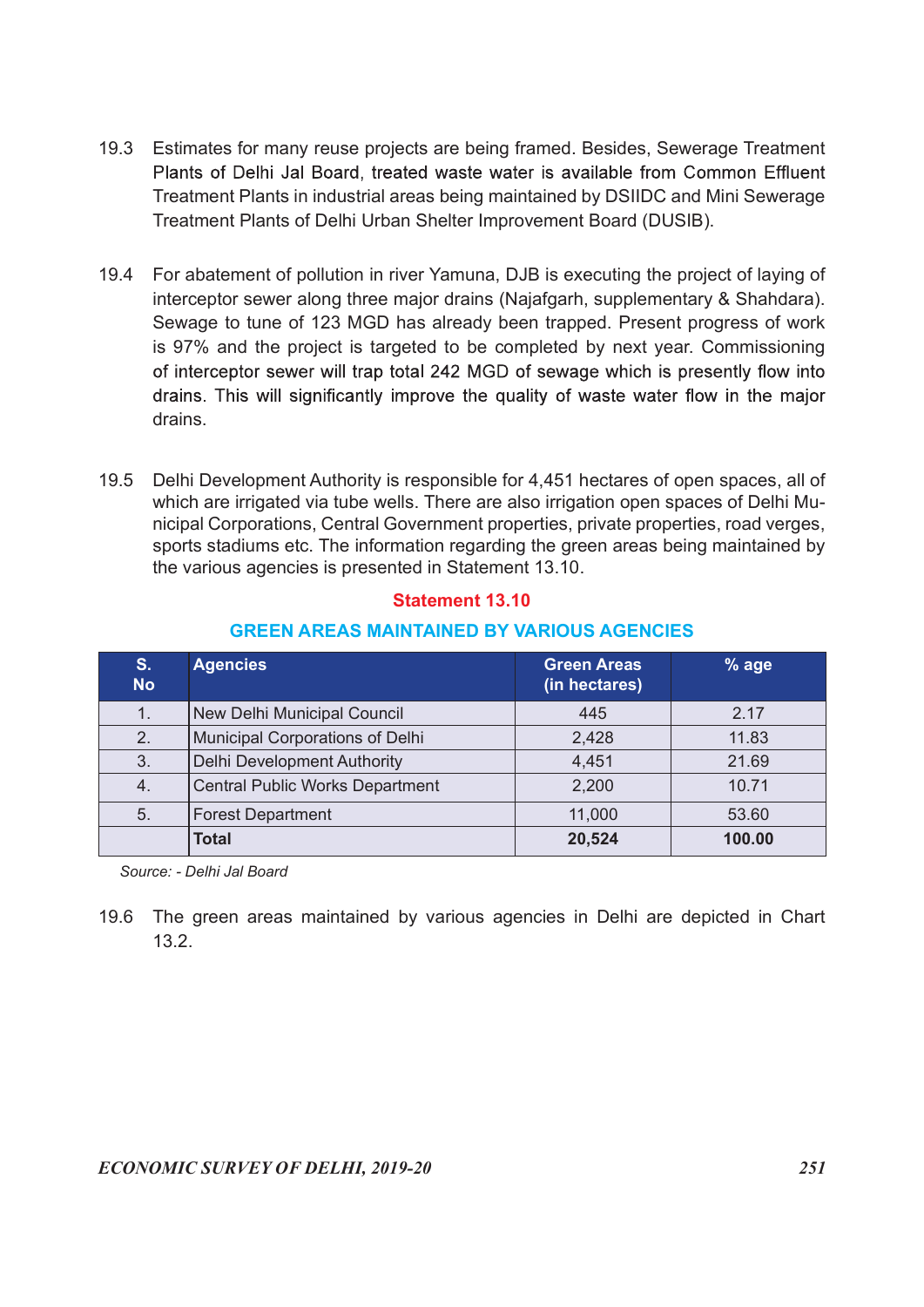

Chart 13.2 GREEN AREAS MAINTAINED BY VARIOUS AGENCIES

# Statement 13.11

#### COLONIES/CATEGORY WISE PROGRESS OF SEWEAGE SYSTEM

|             | <b>Municipal Corporations of Delhi</b>                                                 | 2,428                        |                               |
|-------------|----------------------------------------------------------------------------------------|------------------------------|-------------------------------|
|             | 445<br><b>New Delhi Municipal Council</b>                                              |                              |                               |
|             | 0                                                                                      | 2000<br>4000<br>6000<br>8000 | 10000<br>12000                |
| 19.7        | The colonies/category wise progress of sewerage system is given in statement<br>13.11. |                              |                               |
|             |                                                                                        | <b>Statement 13.11</b>       |                               |
|             | <b>COLONIES/CATEGORY WISE PROGRESS OF SEWEAGE SYSTEM</b>                               |                              |                               |
|             |                                                                                        |                              |                               |
| <b>S.N.</b> | <b>Colonies / categories</b>                                                           | <b>Total no of colonies</b>  | <b>Colonies with</b>          |
| 1.          | Un-authorised Regularised Colonies                                                     | 567                          | <b>Sewerage System</b><br>557 |
| 2.          | Urban Village                                                                          | 135                          | 130                           |
| 3.          | <b>Rural Villages</b>                                                                  | 219                          | 54                            |
| 4.          | <b>Un-authorised Colonies</b>                                                          | 1639                         | 384                           |

# 20 Challenges for Water Supply & Sanitation

20.1 Depletion of Ground Water: The falling groundwater level due to excessive drawing of groundwater in Delhi is a concern. The water level has sunk to 20-30 metres